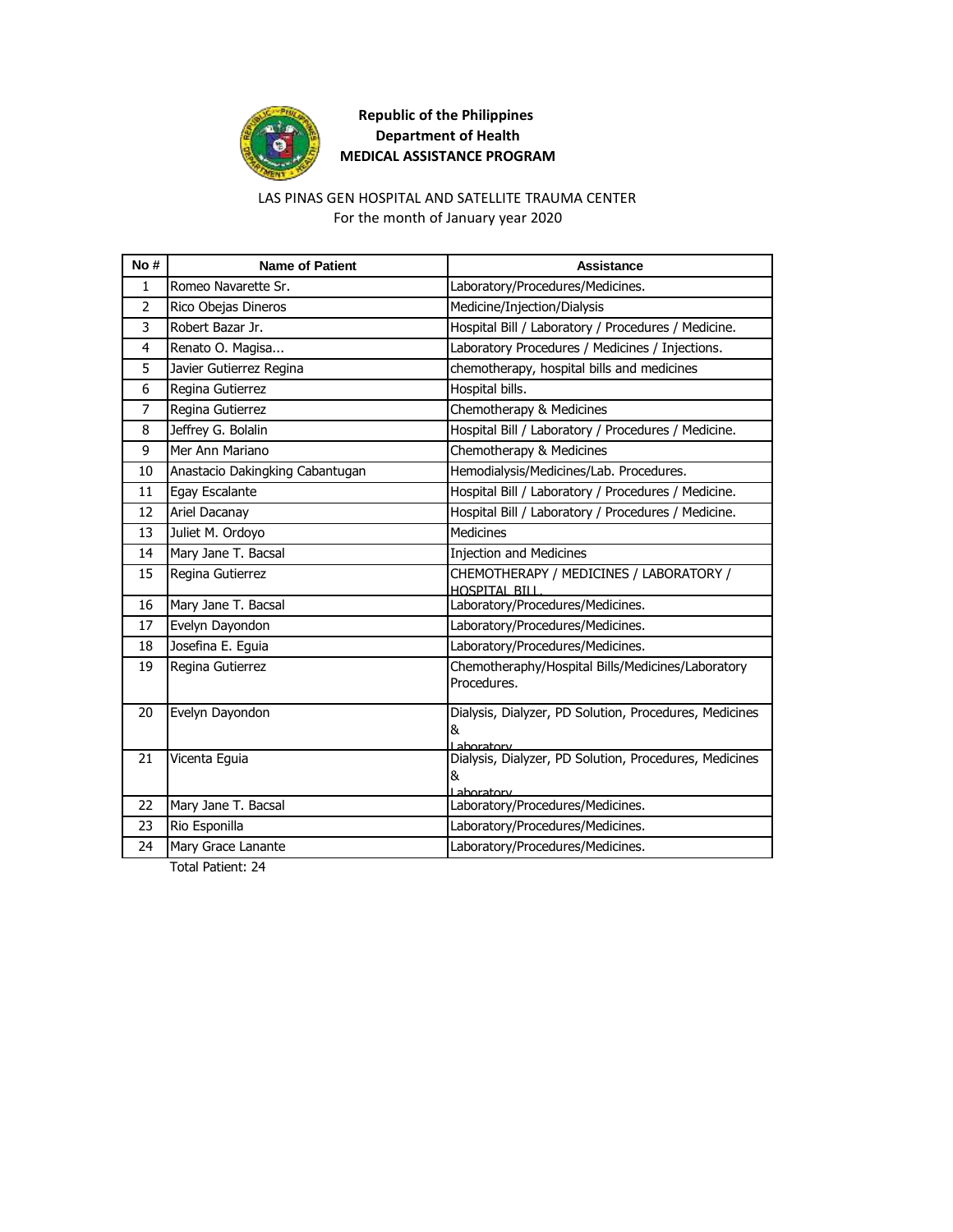

# LAS PINAS GEN HOSPITAL AND SATELLITE TRAUMA CENTER

For the month of February year 2020

| No#          | <b>Name of Patient</b>      | Assistance                                                                 |
|--------------|-----------------------------|----------------------------------------------------------------------------|
| $\mathbf{1}$ | <b>Arthur David Salva</b>   | Chemotherapy & Medicines                                                   |
| 2            | Jestopher Bengco            | Hospital Bill / Laboratory / Procedures / Medicine.                        |
| 3            | Avery Shayne S. Raya        | Hospital Bill / Laboratory / Procedures / Medicine.                        |
| 4            | Eden Bedua                  | Hospital Bill / Laboratory / Procedures / Medicine.                        |
| 5            | Lorna R. Angcaya            | Hospital Bill / Laboratory / Procedures / Medicine.                        |
| 6            | Kevin Roxas                 | Hospital Bill / Laboratory / Procedures / Medicine.                        |
| 7            | Rosemarie Dimaano Santillan | <b>Medicines</b>                                                           |
| 8            | Gerardo Sanchez Macapagal   | <b>Medicines</b>                                                           |
| 9            | Rosemarie Dimaano Santillan | Hemodialysis/Medicines/Lab. Procedures.                                    |
| 10           | Charito Rodriguez           | Chemotherapy & Medicines                                                   |
| 11           | Gerardo Sanchez Macapagal   | Dialysis, Dialyzer, PD Solution, Procedures, Medicines<br>&<br>Lahoratory  |
| 12           | Leah M. Marfil              | Dialysis, Dialyzer, PD Solution, Procedures, Medicines<br>&<br>I aboratory |
| 13           | Rosemarie Dimaano Santillan | Dialysis, Dialyzer, PD Solution, Procedures, Medicines<br>&<br>Laboratory  |
| 14           | Lourdes D. Martinez         | 2d Echo/Procedures/Ct-Scan/Laboratory/Medicines.                           |
| 15           | Gerardo Sanchez Macapagal   | Medicines / Dialysis.                                                      |
| 16           | Victor M. Malgario          | Dialysis, Dialyzer, PD Solution, Procedures, Medicines<br>&<br>Laboratory  |
| 17           | Leah M. Marfil              | Laboratory/Procedures/Medicines.                                           |
| 18           | Gerardo Sanchez Macapagal   | MEDICINES/ LABORATORY/ PROCEDURES/ DIALYSIS.                               |
| 19           | Rosemarie Dimaano Santillan | MEDICINES/ LABORATORY/ PROCEDURES/ DIALYSIS.                               |
| 20           | Leah M. Marfil              | MEDICINES/ LABORATORY/ PROCEDURES/ DIALYSIS.                               |
| 21           | Video Bautista              | MEDICINES/ LABORATORY/ PROCEDURES/ DIALYSIS.                               |
| 22           | Lourdes D. Martinez         | MEDICINES/ LABORATORY/ PROCEDURES/ DIALYSIS.                               |
| 23           | Regina Gutierrez            | Hospital Bill/Chemotherapy.                                                |
| 24           | Meriam Toleco               | Chemotherapy & Medicines                                                   |
| 25           | Aileen Frayre               | Hemodialysis/Medicines/Lab. Procedures.                                    |
| 26           | Salvador Diola              | Medicines / Dialysis.                                                      |
| 27           | Maricel Cascabel Buenaobra  | <b>Medicines</b>                                                           |
| 28           | Bernardo De Leon            | Laboratory/Procedures/Medicines.                                           |
| 29           | Jessaleen M. Asoy           | Medicines                                                                  |
| 30           | Maricel Cascabel Buenaobra  | Dialysis, Dialyzer, PD Solution, Procedures, Medicines<br>&<br>Laboratory  |
| 31           | Jessaleen M. Asoy           | Dialysis, Dialyzer, PD Solution, Procedures, Medicines<br>&<br>Laboratory  |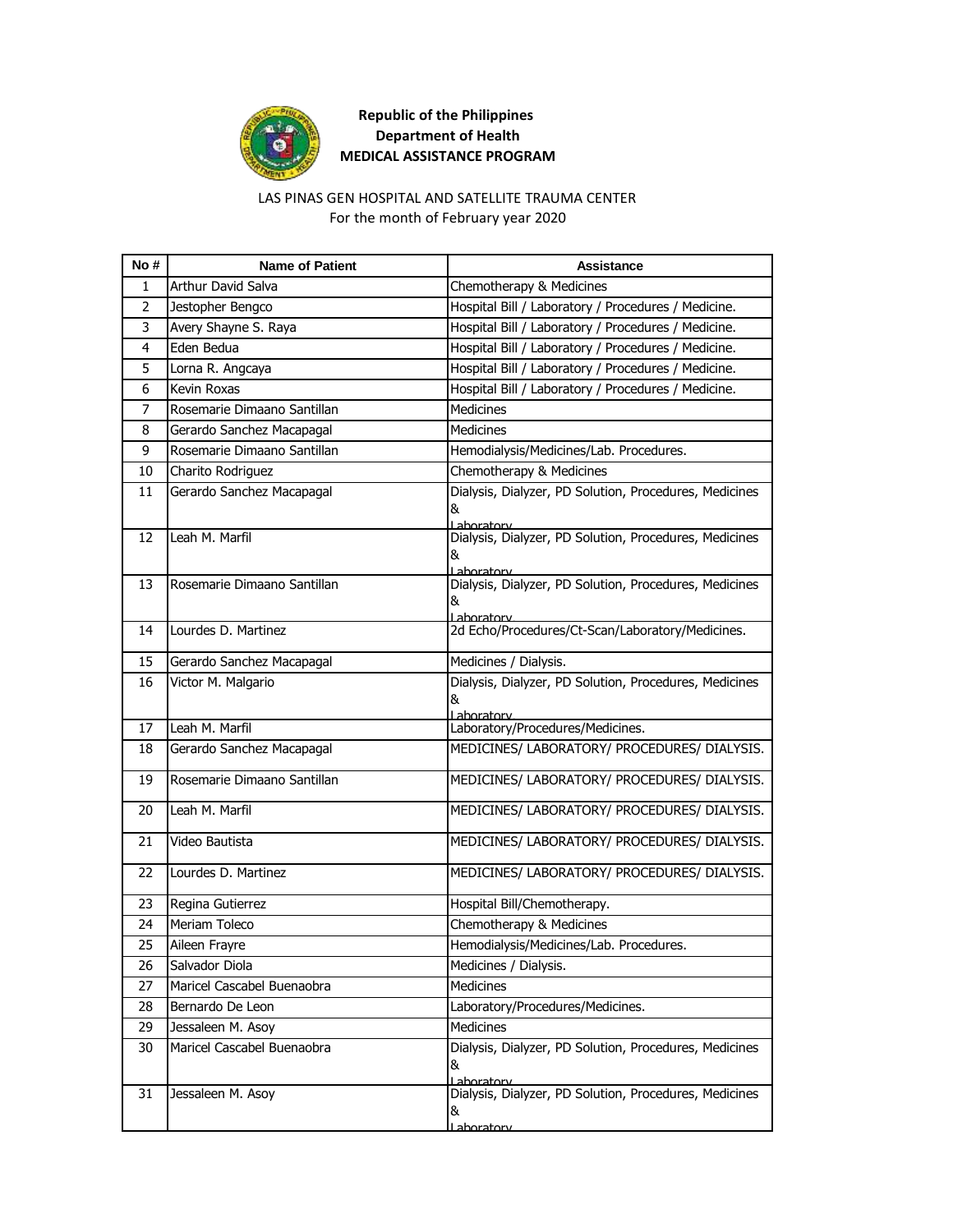| 32 | Ma. Cristina Alano         | Chemotherapy & Medicines                                             |
|----|----------------------------|----------------------------------------------------------------------|
| 33 | Isidra Miranda             | Hospital bill/Operation/Laboratory/Medicines/.                       |
| 34 | Rechel Royo                | Hospital bill/Operation/Laboratory/Medicines/.                       |
| 35 | Carmen Belandrez           | Hospital bill/Operation/Laboratory/Medicines/.                       |
| 36 | Lourdes M. Baldres         | Hospital bill/Operation/Laboratory/Medicines/.                       |
| 37 | Carlito Reyes Eusebio      | Hospital bill/Operation/Laboratory/Medicines/.                       |
| 38 | Antonio Perey              | Hospital bill/Operation/Laboratory/Medicines/.                       |
| 39 | Jessica Banaag             | Hospital bill/Operation/Laboratory/Medicines/.                       |
| 40 | Domingo T. Ilag            | Hospital bill/Operation/Laboratory/Medicines/.                       |
| 41 | Roberto Doma Calvez        | Hospital bill/Operation/Laboratory/Medicines/.                       |
| 42 | Bayani U. Suarez           | Hospital bill/Operation/Laboratory/Medicines/.                       |
| 43 | Rhodora A. Avila           | Hospital bill/Operation/Laboratory/Medicines/.                       |
| 44 | Jesus Sison.               | Hospital bill/Operation/Laboratory/Medicines/.                       |
| 45 | Antonio Codinera           | Hospital bill/Operation/Laboratory/Medicines/.                       |
| 46 | Marilyn Delos Reyes.       | Hospital bill/Operation/Laboratory/Medicines/.                       |
| 47 | Generoso O. Bencito        | Hospital bill/Operation/Laboratory/Medicines/.                       |
| 48 | Bernardo Flores.           | Hospital bill/Operation/Laboratory/Medicines/.                       |
| 49 | Sancho Soberano            | Hospital bill/Operation/Laboratory/Medicines/.                       |
| 50 | Geric Anthony T. Medalla   | Hospital bill/Operation/Laboratory/Medicines/.                       |
| 51 | Restituto Lambat           | Hospital bill/Operation/Laboratory/Medicines/.                       |
| 52 | Jocelyn Polintan           | Hospital bill/Operation/Laboratory/Medicines/.                       |
| 53 | Delio Rollan               | Hospital bill/Operation/Laboratory/Medicines/.                       |
| 54 | Emelita M. Del Mundo       | Hospital bill/Operation/Laboratory/Medicines/.                       |
| 55 | Nenita M. Flores.          | Laboratory/Procedures/Medicines.                                     |
| 56 | Ma. Cristina Alano         | Chemotherapy & Medicines                                             |
| 57 | Ma. Cristina Alano         | Chemotherapy & Medicines                                             |
| 58 | Ma. Cristina Alano         | Hospital Bill / Laboratory / Procedures / Medicine.                  |
| 59 | Mary Jane T. Bacsal        | Medicines / Dialysis.                                                |
| 60 | Vicenta Eguia              | Medicines / Dialysis.                                                |
| 61 | Evelyn Dayondon            | Medicines / Dialysis.                                                |
| 62 | Napoleon Pertez Sr.        | Medicines                                                            |
| 63 | Jessaleen M. Asoy          | Medicines                                                            |
| 64 | Bernardo D. De Leon        | Medicines                                                            |
| 65 | Maricel Cascabel Buenaobra | Medicines                                                            |
| 66 | Aileen Frayre              | Laboratory/Procedures/Medicines.                                     |
| 67 | Mer Ann Mariano            | Chemotherapy & Medicines                                             |
| 68 | Jessica Bernas Ranas       | Medicines                                                            |
| 69 | Aileen Frayre              | Dialysis, Dialyzer, PD Solution, Procedures, Medicines               |
|    |                            | &<br>Laboratory                                                      |
| 70 | Efren Consulta Ramirez     | Dialysis, Dialyzer, PD Solution, Procedures, Medicines               |
|    |                            | &                                                                    |
| 71 | Darius Dumag Damian        | Laboratory<br>Dialysis, Dialyzer, PD Solution, Procedures, Medicines |
|    |                            | &                                                                    |
|    |                            | Laboratory                                                           |
| 72 | Mirick Avila Nartea        | Laboratory/Procedures/Medicines.                                     |
| 73 | Eliza A. Arevalo,          | Laboratory/Procedures/Medicines.                                     |
| 74 | Cenon Christian D. Poblete | Laboratory/Procedures/Medicines.                                     |
| 75 | Julieta P. Andrada         | Laboratory/Procedures/Medicines.                                     |
| 76 | Ma. Cristina Alano         | Chemotherapy & Medicines                                             |
| 77 | Efren Consulta Ramirez     | Medicines                                                            |
| 78 | Jayson Andaya Nacino       | Laboratory/Procedures/Medicines.                                     |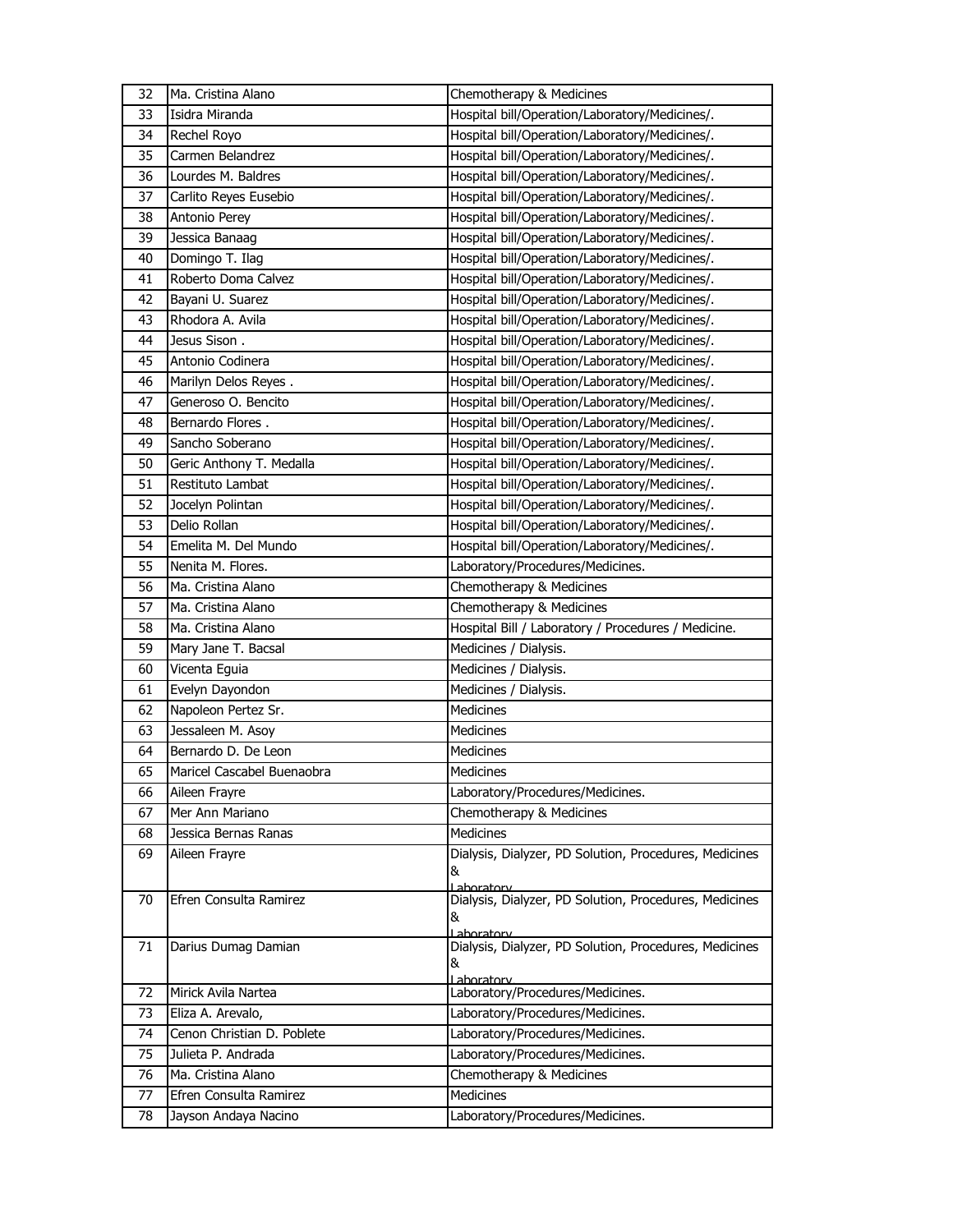| 79  | Antonio Villanueva Barrientos     | Laboratory/Procedures/Medicines.                           |
|-----|-----------------------------------|------------------------------------------------------------|
| 80  | Rolinda Reforma Barrientos        | Dialysis, Dialyzer, PD Solution, Procedures, Medicines     |
|     |                                   | &                                                          |
| 81  | Efren Consulta Ramirez            | Laboratory<br>Laboratory/Procedures/Medicines.             |
| 82  | Rolinda R. Barrientos             | Laboratory/Procedures/Medicines.                           |
| 83  | Antonio Villanueva Barrientos     | Laboratory/Procedures/Medicines.                           |
|     |                                   | 2D ECHO/MEDICINES/LAB.PROCEDURES/DIAGNOSTIC                |
| 84  | Adrian Nicolas Pineda             | PROCEDURES.                                                |
| 85  | Antonio Miguel P. Pineda          | 2D ECHO/MEDICINES/LAB.PROCEDURES/DIAGNOSTIC<br>PROCEDURES. |
|     |                                   |                                                            |
| 86  | Rosielyn M. Balaba                | Laboratory/Procedures/Medicines.                           |
| 87  | Ian Bernardo Soriano Ii           | Laboratory/Procedures/Medicines.                           |
| 88  | Dante D. Retanan                  | Laboratory/Procedures/Medicines.                           |
| 89  | Donalyn C. Comia                  | Laboratory/Procedures/Medicines.                           |
| 90  | Renato Centeno                    | Laboratory/Procedures/Medicines.                           |
| 91  | Miguel Sison                      | Laboratory/Procedures/Medicines.                           |
| 92  | Eduardo Alday                     | Laboratory/Procedures/Medicines.                           |
| 93  | Vincent Russel P. Caraig          | Laboratory/Procedures/Medicines.                           |
| 94  | Guillermo John Emillano Jurado Iv | Laboratory/Procedures/Medicines.                           |
| 95  | Arlyne Olimpia                    | Laboratory/Procedures/Medicines.                           |
| 96  | Joey Conum                        | Laboratory/Procedures/Medicines.                           |
| 97  | Prisco Perena                     | Laboratory/Procedures/Medicines.                           |
| 98  | Lilian Pascual.                   | <b>Medicines</b>                                           |
| 99  | Dennis De Guzman                  | Laboratory/Procedures/Medicines.                           |
| 100 | Eugenia Ambion Villanueva         | <b>Medicines</b>                                           |
| 101 | Lorna G. Intac                    | Laboratory/Procedures/Medicines.                           |
| 102 | John Raymond Cantela Sarinas      | Hospital Bill / Laboratory / Procedures / Medicine.        |
| 103 | Ma. Luisa Miranda                 | Laboratory/Procedures/Medicines.                           |
| 104 | Ma. Cristina Alano                | Chemotherapy & Medicines                                   |
| 105 | Angelita B. Dangan                | <b>Medicines</b>                                           |
| 106 | Geraro S. Macapagal               | Medicines / Dialysis.                                      |
| 107 | Efren Consulta Ramirez            | Medicines / Dialysis.                                      |
| 108 | Daruis D. Damian                  | Medicines / Dialysis.                                      |
| 109 | Antonio Villanueva Barrientos     | Medicines / Dialysis.                                      |
| 110 | Froilan A. Cinco                  | Hospital Bill / Laboratory / Procedures / Medicine.        |
| 111 | Dulce S. Jara                     | Dietary Supplement                                         |
|     |                                   | Hospital Bill / Laboratory / Procedures / Medicine.        |
| 112 | Efren C. Ramirez                  | <b>Dialysis</b>                                            |
| 113 | Teresa Bertillo                   | Dietary Supplement                                         |
|     |                                   | Hospital Bill / Laboratory / Procedures / Medicine.        |
| 114 | Levy Pascual                      | Laboratory/Procedures/Medicines.                           |
| 115 | Ma. Luisa Miranda                 | Laboratory/Procedures/Medicines.                           |
| 116 | Colleen S. De Guzman              | Chemotheraphy/Medicines/Hospital Bills.                    |
| 117 | Teresita Maraan                   | Hospital bill/Operation/Laboratory/Medicines.              |
|     | Total Patient: 117                |                                                            |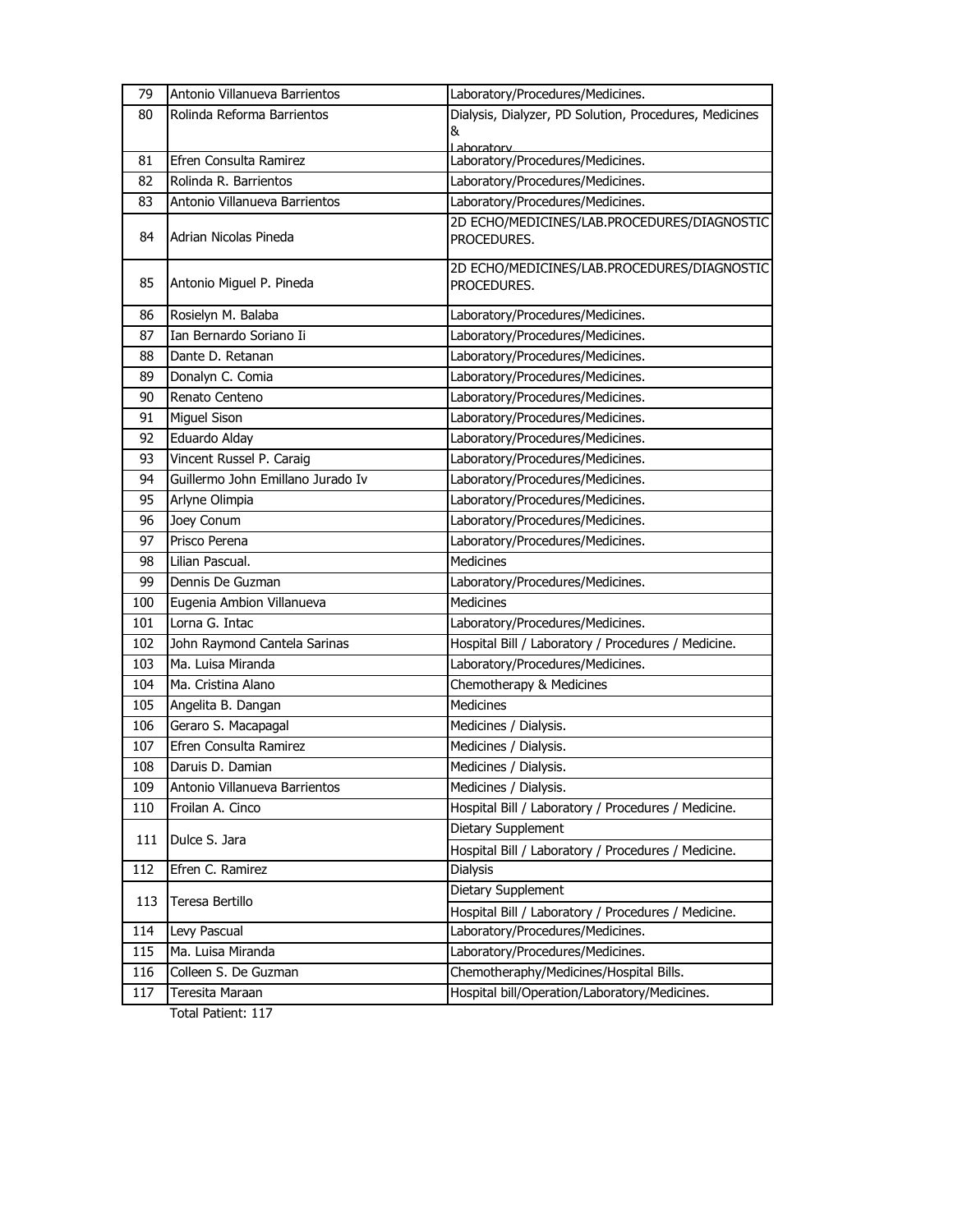

#### For the month of March year 2020 LAS PINAS GEN HOSPITAL AND SATELLITE TRAUMA CENTER

| No # | <b>Name of Patient</b>           | Assistance                                                                 |
|------|----------------------------------|----------------------------------------------------------------------------|
| 1    | Dexter Laurence Saldana          | Medicine For Dialysis                                                      |
| 2    | Flordelito A. Falcotelo          | <b>Medicines</b>                                                           |
| 3    | Domingo Corido                   | <b>Medicines</b>                                                           |
| 4    | Noelinio Roderos                 | <b>Medicines</b>                                                           |
| 5    | Jennifer Sulapas                 | Laboratory/Procedures/Medicines.                                           |
| 6    | Vivencia Caparas                 | Laboratory/Procedures/Medicines.                                           |
| 7    | Epifania Cruz                    | <b>Medicines</b>                                                           |
| 8    | William Christopher C. Salutillo | <b>Medicines</b>                                                           |
| 9    | Mary Ann Encarnacion             | Laboratory/Procedures/Medicines.                                           |
| 10   | Rio Esponilla                    | Laboratory/Procedures/Medicines.                                           |
| 11   | Mary Grace Lanante               | Dialysis, Dialyzer, PD Solution, Procedures, Medicines<br>&<br>Laboratory  |
| 12   | Ma. Cristina Alano               | Medicines/Procedures                                                       |
| 13   | Lourdes D. Martinez              | Hospital Bill / Laboratory / Procedures / Medicine.                        |
| 14   | Rosemarie Dimaano Santillan      | Dialysis, Dialyzer, PD Solution, Procedures, Medicines<br>&<br>aboratory   |
| 15   | Gerardo Sanchez Macapagal        | Dialysis, Dialyzer, PD Solution, Procedures, Medicines<br>&<br>Lahoratory  |
| 16   | Leah M. Marfil                   | Dialysis, Dialyzer, PD Solution, Procedures, Medicines<br>&<br>Laboratory  |
| 17   | Angelita B. Dangan               | Hospital Bills / Medicines                                                 |
| 18   | Jimmy David                      | <b>Medicines</b>                                                           |
| 19   | Bien Tinamisan Montemayor        | Dialysis, Dialyzer, PD Solution, Procedures, Medicines<br>&<br>l aboratory |
| 20   | Maricel Cascabel Buenaobra       | Dialysis, Dialyzer, PD Solution, Procedures, Medicines<br>&<br>Laboratory  |
| 21   | Bernardo De Leon                 | Laboratory/Procedures/Medicines.                                           |
| 22   | Jessaleen M. Asoy                | Dialysis, Dialyzer, PD Solution, Procedures, Medicines<br>8<br>l aboratory |
| 23   | Vicenta Eguia                    | Laboratory/Procedures/Medicines.                                           |
| 24   | Leah M. Marfil                   | Hemodialysis/Medicines/Lab. Procedures.                                    |
| 25   | Gerardo Sanchez Macapagal        | Hemodialysis/Medicines/Lab. Procedures.                                    |
| 26   | Mark Tegio Macabata              | Hemodialysis/Medicines/Lab. Procedures.                                    |
| 27   | Eliza A. Arevalo,                | Hospital Bill / Laboratory / Procedures / Medicine.                        |
| 28   | Gerardo Sanchez Macapagal        | Dialysis/Medicine.                                                         |
| 29   | Julieta P. Andrada               | Medicines / Dialysis.                                                      |
| 30   | Monifer Dick Cubalan Abequibel   | Dialysis/Medicine/Laboratory                                               |
| 31   | Anacleto Flores Balancio         | Dialysis, Dialyzer, PD Solution, Procedures, Medicines<br>&<br>Laboratory  |
|      |                                  |                                                                            |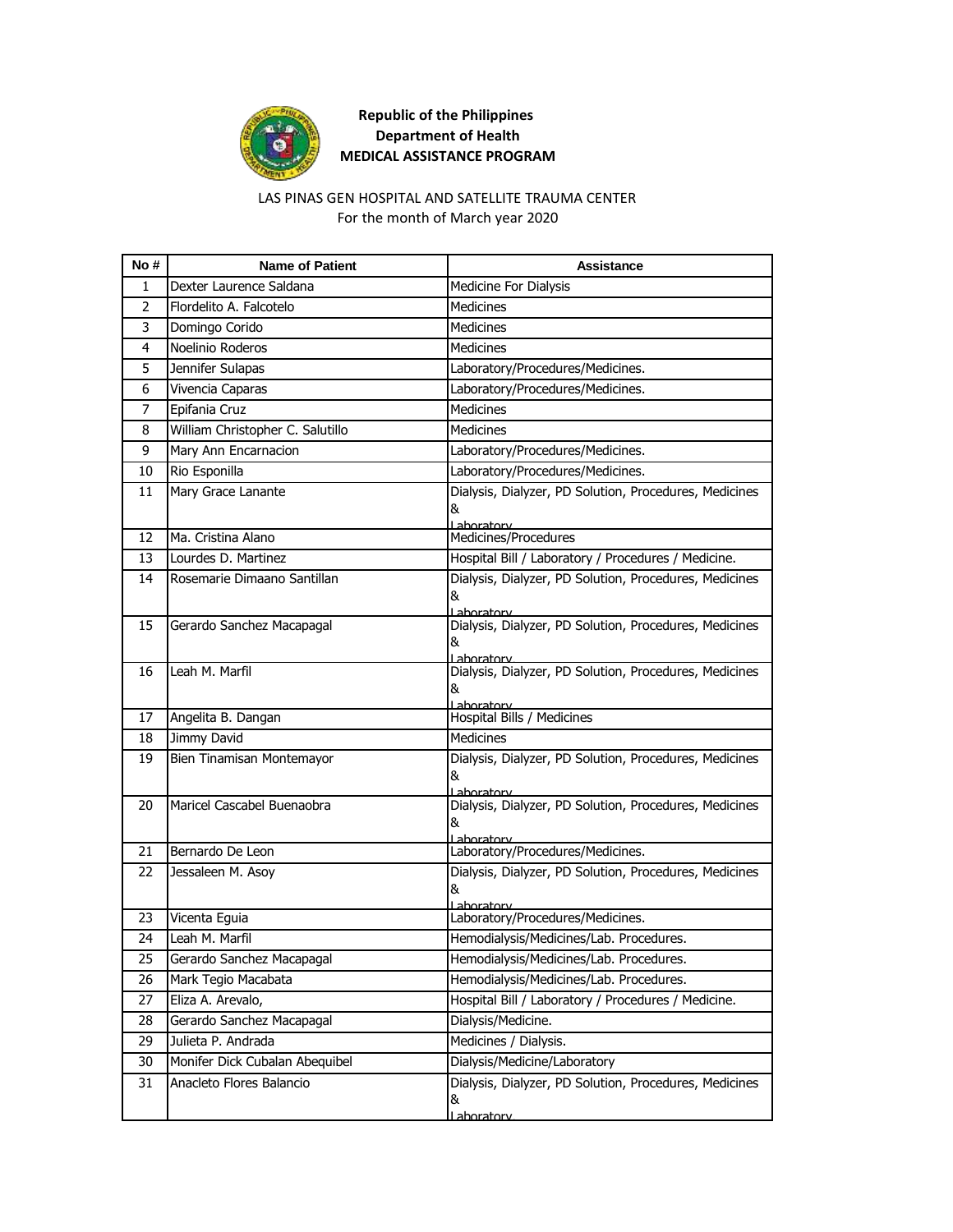| 32 | Miraflor B. Gayoso      | <b>Hospital Bills</b>                                  |
|----|-------------------------|--------------------------------------------------------|
| 33 | Vicente Equia           | Laboratory/Procedures/Medicines.                       |
| 34 | Daril D. Del Mundo      | Hemodialysis/Medicines/Lab. Procedures.                |
| 35 | Teresita Acosta         | Chemotherapy & Medicines                               |
| 36 | Severa S. Malilay       | Medicines / Dialysis.                                  |
| 37 | Ma. Cristina Alano      | Chemotherapy & Medicines                               |
| 38 | Alex P. Zingapan        | Hemodialysis/Medicines/Lab. Procedures.                |
| 39 | Julieta Pascual Andrada | Medicines / Dialysis.                                  |
| 40 | Jocelyn Gallentes       | Dialysis, Dialyzer, PD Solution, Procedures, Medicines |
|    |                         | &<br>I aboratory                                       |
| 41 | Emiliano B. Robles      | Laboratory/Procedures/Medicines.                       |
| 42 | Lourdes D. Martinez     | Laboratory and Medicines                               |
| 43 | Angelita B. Dangan      | <b>Medicines</b>                                       |
| 44 | Dolly O. Macarang       | Chemotherapy & Medicines                               |
| 45 | Lolita A. Bautista      | <b>Medicines</b>                                       |
| 46 | Arcelita Custodio       | Chemotherapy & Medicines                               |
| 47 | Althea Joy M. Laroya    | Hospital bills.                                        |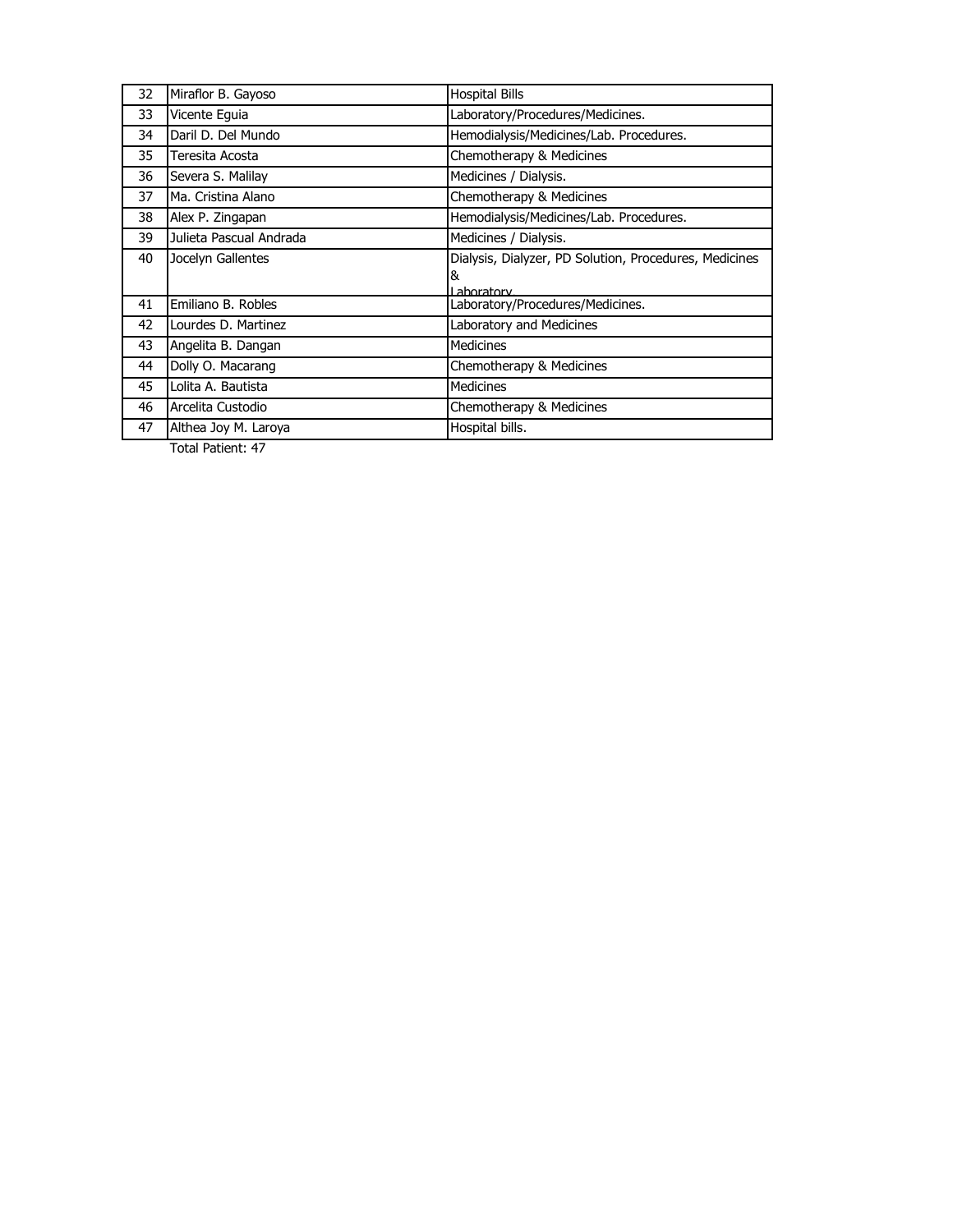

#### For the month of April year 2020 LAS PINAS GEN HOSPITAL AND SATELLITE TRAUMA CENTER

| No# | <b>Name of Patient</b>         | Assistance                                         |
|-----|--------------------------------|----------------------------------------------------|
| 1   | Mary Jane T. Bacsal            | Laboratory/Procedures/Medicines.                   |
| 2   | Evelyn Dayondon                | Medicines                                          |
| 3   | Monifer Dick Cubalan Abequibel | Medicines                                          |
| 4   | Mary Jane T. Bacsal            | Laboratory/Procedures/Medicines.                   |
| 5   | Eunice Rivera Delos Santos.    | Laboratory/Procedures/Medicines.                   |
| 6   | Rolinda R. Barrientos          | Laboratory/Procedures/Medicines.                   |
| 7   | Gerardo Sanchez Macapagal      | Injectables/Medicines/Laboratory/Dialysis/Dialyzer |
| 8   | Kurt Steven M. Manoy           | Injectables/Medicines/Laboratory/Dialysis/Dialyzer |
| 9   | Althea Joy M. Laroya           | <b>HOSPITAL BILL.</b>                              |
| 10  | Kurt Steven M. Manoy           | Medicines                                          |
| 11  | Leah M. Marfil                 | Hemodialysis/Medicines/Lab. Procedures.            |
| 12  | Rosemarie Dimaano Santillan    | Hemodialysis/Medicines/Lab. Procedures.            |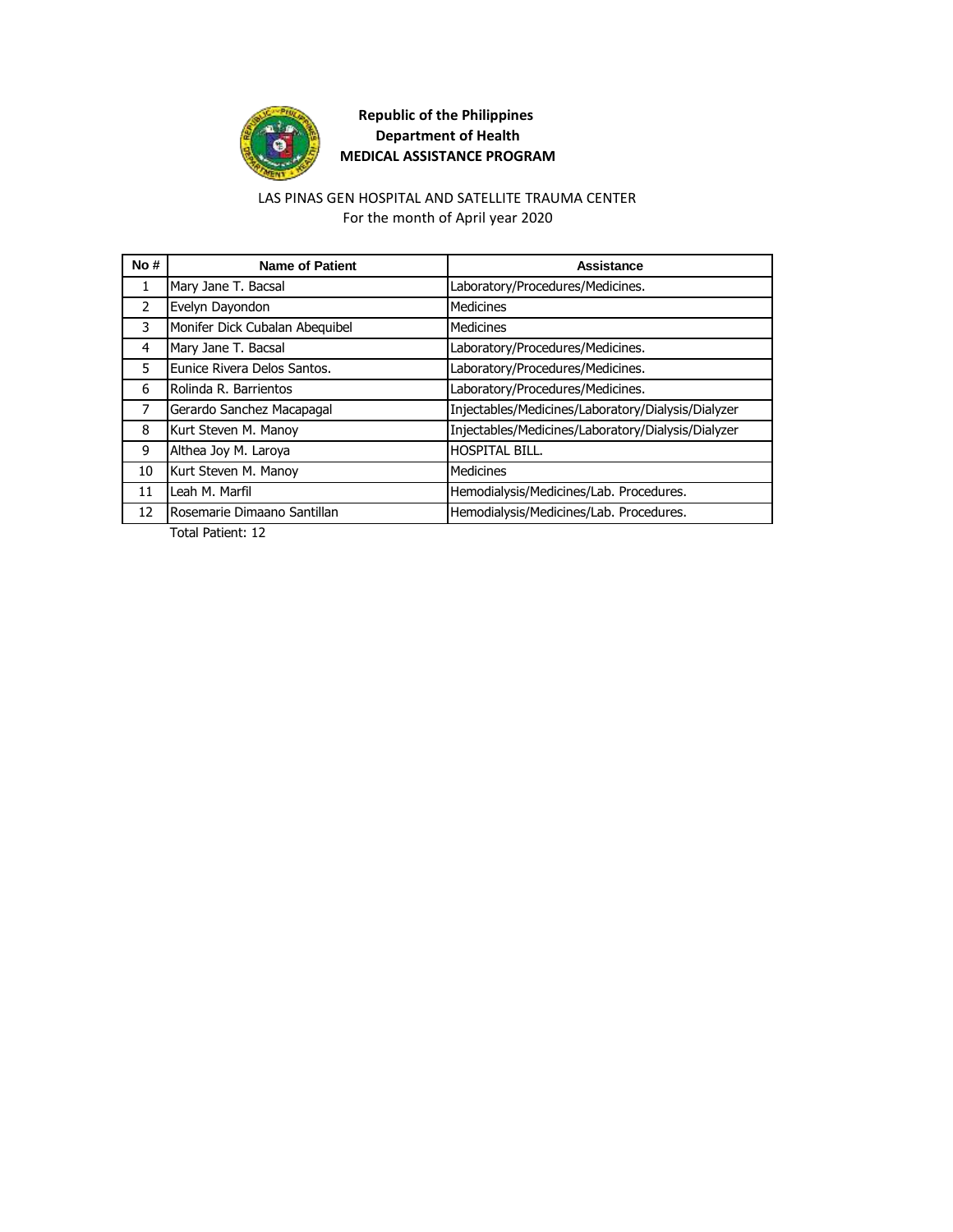

#### For the month of May year 2020 LAS PINAS GEN HOSPITAL AND SATELLITE TRAUMA CENTER

| No #           | <b>Name of Patient</b>        | <b>Assistance</b>                                                             |
|----------------|-------------------------------|-------------------------------------------------------------------------------|
| 1              | Shierly Arca                  | Medicine For Dialysis                                                         |
| $\overline{2}$ | Michael Reveche               | Medicine For Dialysis                                                         |
| 3              | Ryan Davis Cano               | Medicines                                                                     |
| 4              | Ginalin H. Buenaventura       | Laboratory/Procedures/Medicines.                                              |
| 5              | Antonio Villanueva Barrientos | Laboratory/Procedures/Medicines.                                              |
| 6              | Ronnie C. Ballado             | Laboratory/Procedures/Medicines.                                              |
| 7              | Arnold O. Galupo              | Laboratory/Procedures/Medicines.                                              |
| 8              | Valentin Pardenas Libatog     | Laboratory/Procedures/Medicines.                                              |
| 9              | Efren Consulta Ramirez        | Hemodialysis Treatment / Medicines / Hospital Bills.                          |
| 10             | Eliza A. Arevalo              | <b>Medicines</b>                                                              |
| 11             | Rio Esponilla                 | Laboratory/Procedures/Medicines.                                              |
| 12             | Mary Grace Lanante            | <b>Medicines</b>                                                              |
| 13             | Gerardo Sanchez Macapagal     | Injectables/Medicines/Laboratory/Dialyzer/Dialysis.                           |
| 14             | Evelyn Dayondon               | Laboratory/Procedures/Medicines.                                              |
| 15             | Kurt Russel S. Yumol          | Diagnostic & Lab. Procedures, Dialysis, Medicines &<br>Hospital Bills.        |
| 16             | Edgardo A. Pepana             | Diagnostic & Lab. Procedures, Dialysis, Medicines &<br>Hospital Bills.        |
| 17             | Marvin Rey B. Cimafranca      | Medicines                                                                     |
| 18             | Kurt Steven M. Manoy          | <b>Medicines</b>                                                              |
| 19             | Gerardo Sanchez Macapagal     | Hemodialysis/Medicines/Lab. Procedures.                                       |
| 20             | Marvin Rey B. Cimafranca      | Dialysis, Dialyzer, PD Solution, Procedures, Medicines<br>& Laboratory.       |
| 21             | Bert G. Villaganas            | <b>Medicines</b>                                                              |
| 22             | Darius Dumag Damian           | <b>Medicines</b>                                                              |
| 23             | Rohanie D. Tanggao            | <b>Medicines</b>                                                              |
| 24             | Teresita R. Tantay            | Medicines                                                                     |
| 25             | Sherly Raymundo               | Diagnostic & Lab. Procedures, Dialysis, Medicines &<br><b>Hospital Bills.</b> |
| 26             | Elisio C. Enreras             | Hospital Bill / Laboratory / Procedures / Medicine.                           |
| 27             | Mary Grace Lanante            | INJECTIONS/MEDICINES/DIAGNOSTIC/LABORATORY                                    |
| 28             | Gerardo Sanchez Macapagal     | Laboratory/Procedures/Medicines.                                              |
| 29             | Gerardo Sanchez Macapagal     | Dialysis, Dialyzer, PD Solution, Procedures, Medicines<br>& Laboratory.       |
| 30             | Esponilla Rio                 | Dialysis, Dialyzer, PD Solution, Procedures, Medicines<br>& Laboratory.       |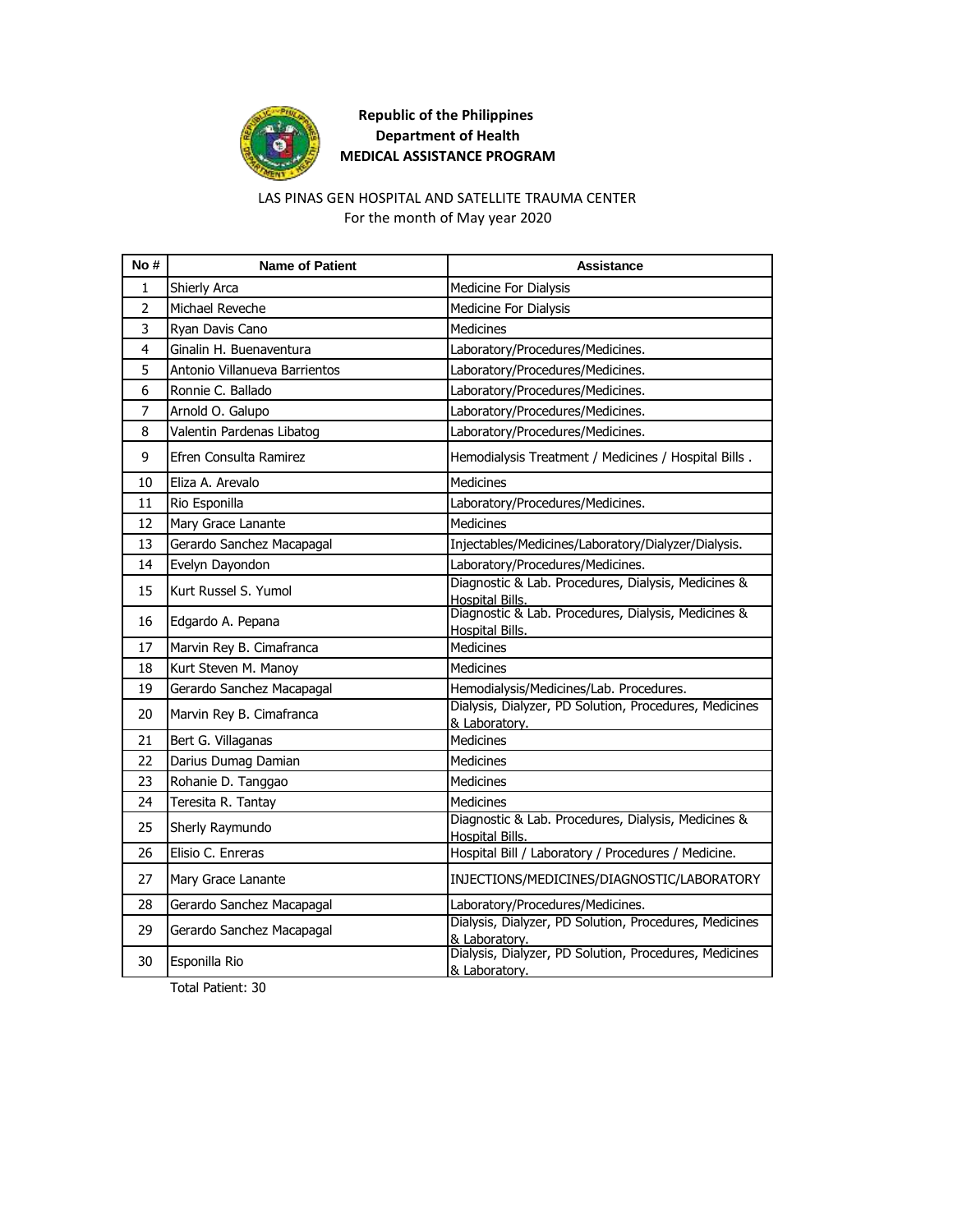

#### LAS PINAS GEN HOSPITAL AND SATELLITE TRAUMA CENTER

For the month of June year 2020

| No# | <b>Name of Patient</b>   | <b>Assistance</b>                                                       |
|-----|--------------------------|-------------------------------------------------------------------------|
| 1   | Darius Dumag Damian      | Dialysis, Dialyzer, PD Solution, Procedures, Medicines<br>& Laboratory. |
| 2   | Marvin-rey B. Cimafranca | Dialysis, Dialyzer, PD Solution, Procedures, Medicines                  |
| 3   | Lourdes Dizon Martinez   | & Laboratory.<br>Dialysis, Dialyzer, PD Solution, Procedures, Medicines |
| 4   | Rodriga Cogtong Sagarino | & Laboratory.<br>Dialysis, Dialyzer, PD Solution, Procedures, Medicines |
| 5   | Rodriga Cogtong Sagarino | & Laboratory.<br>Dialysis, Dialyzer, PD Solution, Procedures, Medicines |
|     |                          | & Laboratory.                                                           |
| 6   | Manolito Barron Roxas    | Medicines / Dialysis.                                                   |
| 7   | Rio Esponilla            | Laboratory/Procedures/Medicines.                                        |
| 8   | Mary Grace Lanante       | <b>Injection and Medicines</b>                                          |
| 9   | Mary Grace Lanante       | Dialysis, Dialyzer, PD Solution, Procedures, Medicines<br>& Laboratory. |
| 10  | Lourdes Dizon Martinez   | Dialysis/Medicines/Laboratory.                                          |
| 11  | Rodrigo C. Sagarino      | Dialysis, Dialyzer, PD Solution, Procedures, Medicines<br>& Laboratory. |
| 12  | Rohanie D. Tanggao       | <b>Medicines</b>                                                        |
| 13  | Manolito Barron Roxas    | Dialysis, Dialyzer, PD Solution, Procedures, Medicines<br>& Laboratory. |
| 14  | Rodriga Cogtong Sagarino | Dialysis, Dialyzer, PD Solution, Procedures, Medicines<br>& Laboratory. |
| 15  | Rio Esponilla            | <b>Medicines</b>                                                        |
| 16  | Rolando Gonzales Babas   | <b>Medicines</b>                                                        |
| 17  | Marvin Rey B. Cimafranca | <b>Medicines</b>                                                        |
| 18  | Rodriga Cogtong Sagarino | Dialysis/Medicine.                                                      |
| 19  | Rohanie D. Tanggao       | Dialysis/Medicine.                                                      |
| 20  | Bert Gordo Villaganas    | Dialysis/Medicine.                                                      |
| 21  | Yolanda D. Malandog      | Dialysis/Medicine.                                                      |
| 22  | Teresita R. Tantay       | Dialysis/Medicine.                                                      |
| 23  | Rohanie D. Tanggao       | Hospital Bills/Medicines.                                               |
| 24  | Lourdes Martinez         | Dialysis/Medicine.                                                      |
| 25  | Jaime Tantay             | Dialysis/Medicine.                                                      |
| 26  | Darius Dumag Damian      | Dialysis/Medicine.                                                      |
| 27  | Aileen Frayre            | Dialysis/Medicine.                                                      |
| 28  | Rodriga Cogtong Sagarino | Medicines                                                               |
| 29  | Aileen Frayre            | Medicines                                                               |
| 30  | Bernardo De Leon         | Laboratory/Procedures/Medicines.                                        |
| 31  | Arthur David Salva       | Chemotherapy & Medicines                                                |
| 32  | Lourdes D. Martinez      | Laboratory/Procedures/Medicines.                                        |
| 33  | Felix Temblor Dumalag    | Medicines                                                               |
| 34  | Marvin Rey B. Cimafranca | Hemodialysis/Medicines/Lab. Procedures.                                 |
|     |                          | Dietary Supplement                                                      |
| 35  | Marilou Tatco Lachica    | Laboratory/Procedures/Medicines.                                        |
| 36  | Cristita T. Salvacion    | Medicines                                                               |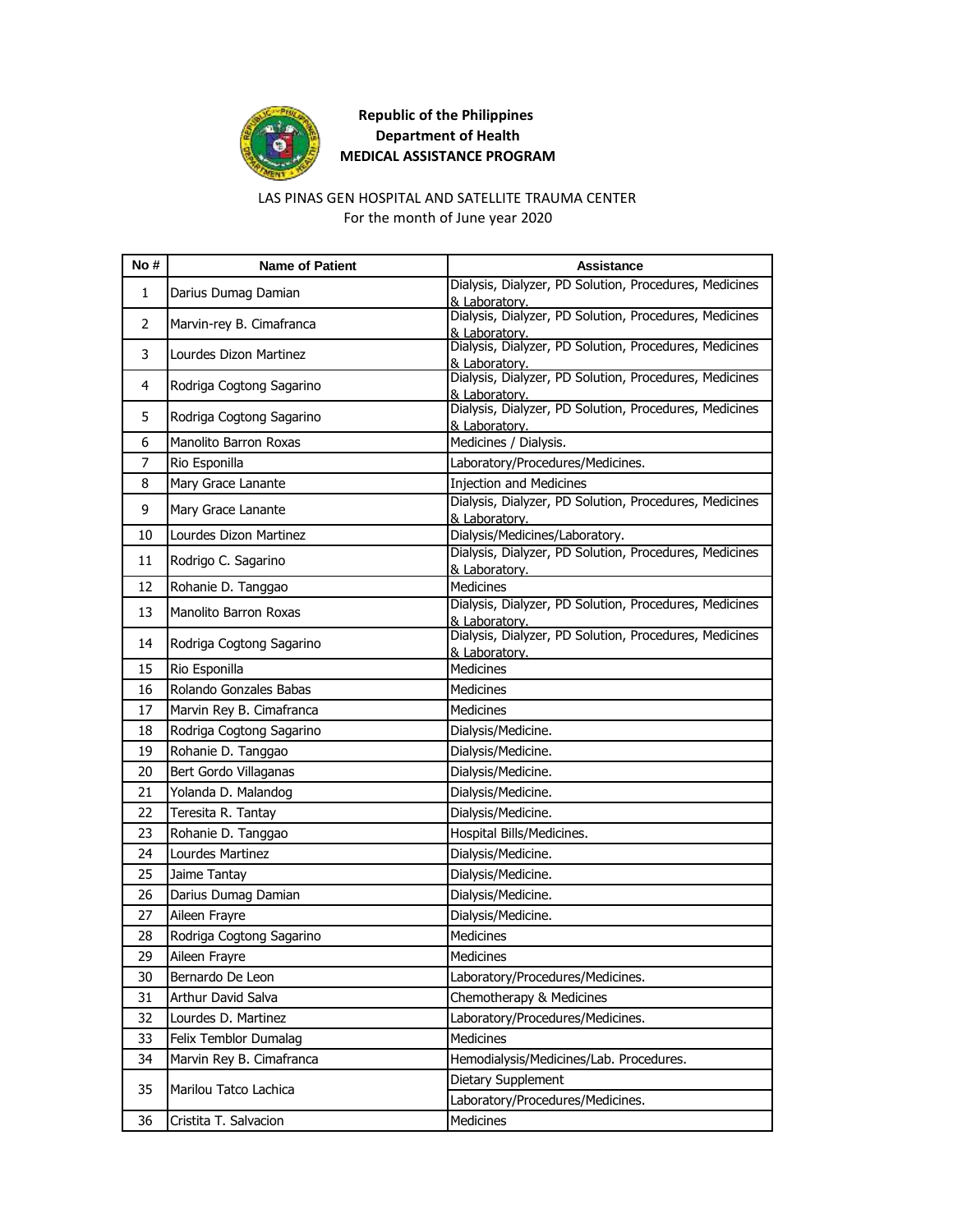| 37 | Ramil Daguman Coinco         | Dialysis, Dialyzer, PD Solution, Procedures, Medicines<br>& Laboratory. |
|----|------------------------------|-------------------------------------------------------------------------|
| 38 | Cristita T. Salvacion        | Medicines                                                               |
| 39 | Cristita T. Salvacion        | <b>Medicines</b>                                                        |
| 40 | Rio Esponilla                | Dialysis, Dialyzer, PD Solution, Procedures, Medicines<br>& Laboratory. |
| 41 | Rolando Gonzales Babas       | Dialysis, Dialyzer, PD Solution, Procedures, Medicines<br>& Laboratory. |
| 42 | Cristita T. Salvacion        | <b>Medicines</b>                                                        |
| 43 | Maricel Cascabel Buenaobra   | <b>Medicines</b>                                                        |
| 44 | Aileen Frayre                | Laboratory/Procedures/Medicines.                                        |
| 45 | Lourdes D. Martinez          | Laboratory/Procedures/Medicines.                                        |
| 46 | Lourdes Dizon                | Laboratory/Procedures/Medicines.                                        |
| 47 | Carlos Reformado Amposta     | Medicines                                                               |
| 48 | Mario C. Bustamante          | Medicines                                                               |
| 49 | Mary Grace Lanante           | Medicines                                                               |
| 50 | <b>Manolito Barron Roxas</b> | <b>Medicines</b>                                                        |
| 51 | Rohanie D. Tanggao           | Medicines                                                               |
| 52 | Jayson Andaya Nacino         | <b>Medicines</b>                                                        |
| 53 | Rodrigo Gallarez Montanez    | Dialysis, Dialyzer, PD Solution, Procedures, Medicines<br>& Laboratory. |
| 54 | Rodriga Cogtong Sagarino     | Dialysis, Dialyzer, PD Solution, Procedures, Medicines<br>& Laboratory. |
| 55 | Rohanie D. Tanggao           | Dialysis, Dialyzer, PD Solution, Procedures, Medicines<br>& Laboratory. |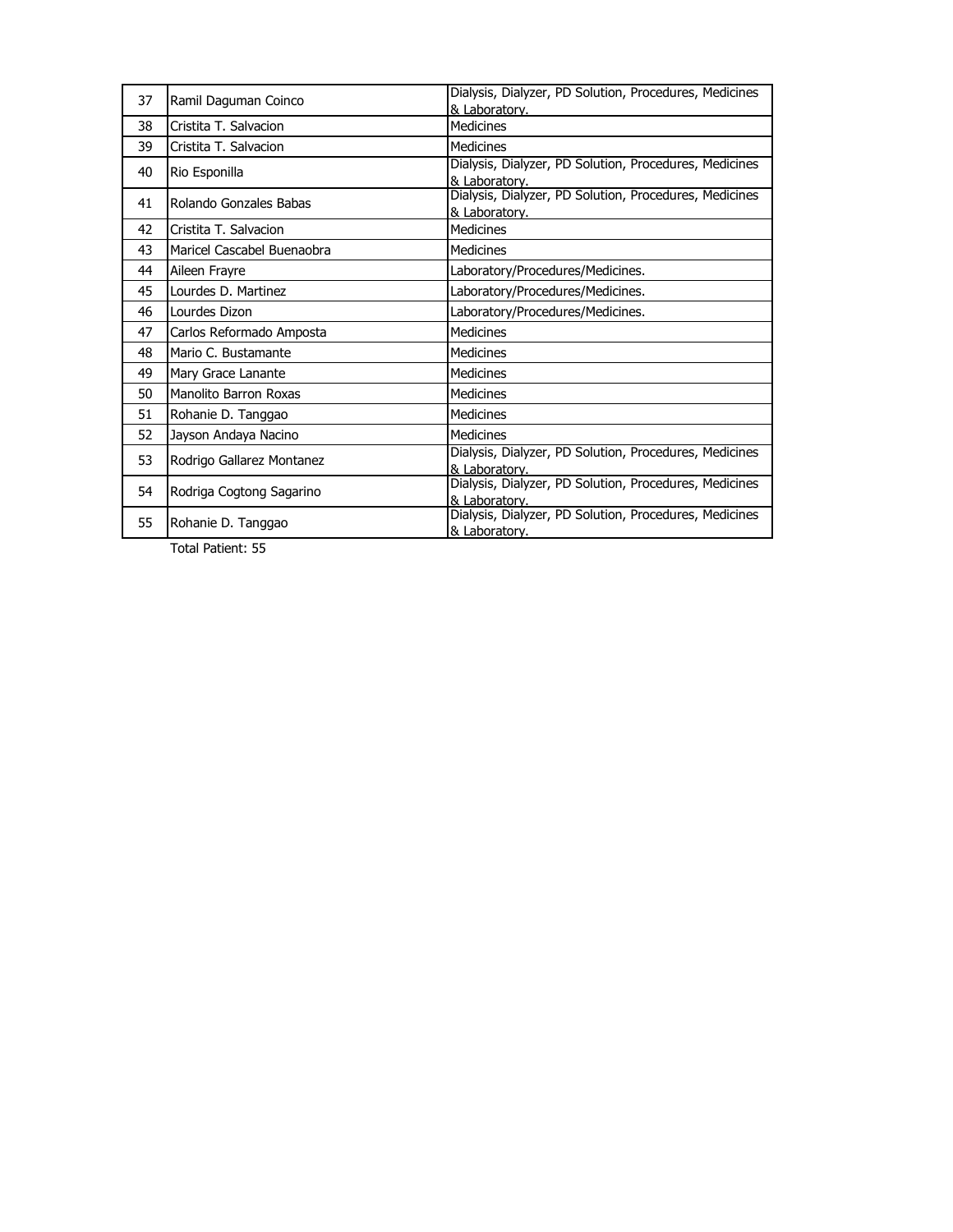

# LAS PINAS GEN HOSPITAL AND SATELLITE TRAUMA CENTER

For the month of July year 2020

| No #           | <b>Name of Patient</b>       | <b>Assistance</b>                                                             |
|----------------|------------------------------|-------------------------------------------------------------------------------|
| 1              | Bert G. Villaganas           | Hemodialysis/Medicines/Lab. Procedures.                                       |
| $\overline{2}$ | <b>Manolito Barron Roxas</b> | Diagnostic & Lab. Procedures, Dialysis, Medicines &<br>Hospital Bills.        |
| 3              | Rio Esponilla                | Diagnostic & Lab. Procedures, Dialysis, Medicines &<br><b>Hospital Bills.</b> |
| 4              | John Ronnie Endriga Garbin   | Laboratory/Procedures/Medicines.                                              |
| 5              | Gerardo Sanchez Macapagal    | <b>Medicines</b>                                                              |
| 6              | Rosalinda Manila             | <b>Medicines</b>                                                              |
| 7              | Bert G. Villaganas           | Diagnostic & Lab. Procedures, Dialysis, Medicines &<br>Hospital Bills.        |
| 8              | Gerardo Sanchez Macapagal    | Dialysis, Dialyzer, PD Solution, Procedures, Medicines<br>& Laboratory.       |
| 9              | Rosalinda A. Manila          | Dialysis, Dialyzer, PD Solution, Procedures, Medicines<br>& Laboratory.       |
| 10             | Cenon Christian D. Poblete   | Dialysis, Dialyzer, PD Solution, Procedures, Medicines<br>& Laboratory.       |
| 11             | Julie A. Balana              | Dialysis, Dialyzer, PD Solution, Procedures, Medicines<br>& Laboratory.       |
| 12             | Rica Abaigar Erazo           | Dietary Supplement/Laboratory/Medicines.                                      |
| 13             | Rodriga Saganno              | Dialysis, Dialyzer, PD Solution, Procedures, Medicines<br>& Laboratory.       |
| 14             | Lourdes D. Martinez          | Dialysis, Dialyzer, PD Solution, Procedures, Medicines<br>& Laboratory.       |
| 15             | Rica Abaigar Erazo           | Hospital bills, Medicines, Laboratories, Diagnostic<br>procedures             |
| 16             | Julie Andog Balana           | <b>Medicines</b>                                                              |
| 17             | Marie Claire Rabe Garcia     | Chemotherapy & Medicines                                                      |
| 18             | Carlos Reformado Amposta     | Laboratory/Procedures/Medicines.                                              |
| 19             | John Ronnie Endriga Garbin   | Laboratory/Procedures/Medicines.                                              |
| 20             | Rosalinda A. Manila          | Laboratory/Procedures/Medicines.                                              |
| 21             | Teresita R. Tantay           | Laboratory/Procedures/Medicines.                                              |
| 22             | Jaime Tantay                 | <b>Medicines</b>                                                              |
| 23             | Rodriga Cogtong Sagarino     | Hospital<br>Bill/Medicines/Laboratory/Procedure/Diagnostic/Dialysis           |
| 24             | Alexander E. Chua            | Hospital Bill / Laboratory / Procedures / Medicine.                           |
| 25             | Marvin-rey B. Cimafranca     | <b>Medicines</b>                                                              |
| 26             | Mario C. Bustamante          | Dialysis, Dialyzer, PD Solution, Procedures, Medicines<br>& Laboratory.       |
| 27             | Dante Acquiat                | Laboratory/Procedures/Medicines.                                              |
| 28             | Marie Claire Rabe Garcia     | 3. Chemotherapy / Hospital Bill / Laboratory /<br>Procedures / Medicines.     |
| 29             | Rolando Ayuste Balindo       | 3. Chemotherapy / Hospital Bill / Laboratory /<br>Procedures / Medicines.     |
| 30             | Gina Crisostomo Rodriguez    | Medicines                                                                     |
| 31             | Bien Tinamisan Montemayor    | Hemodialysis/Medicines/Lab. Procedures.                                       |
| 32             | Eduardo Saenz Esternon Jr.   | Medicines                                                                     |
| 33             | Vicenta Eguia                | Hemodialysis/Medicines/Lab. Procedures.                                       |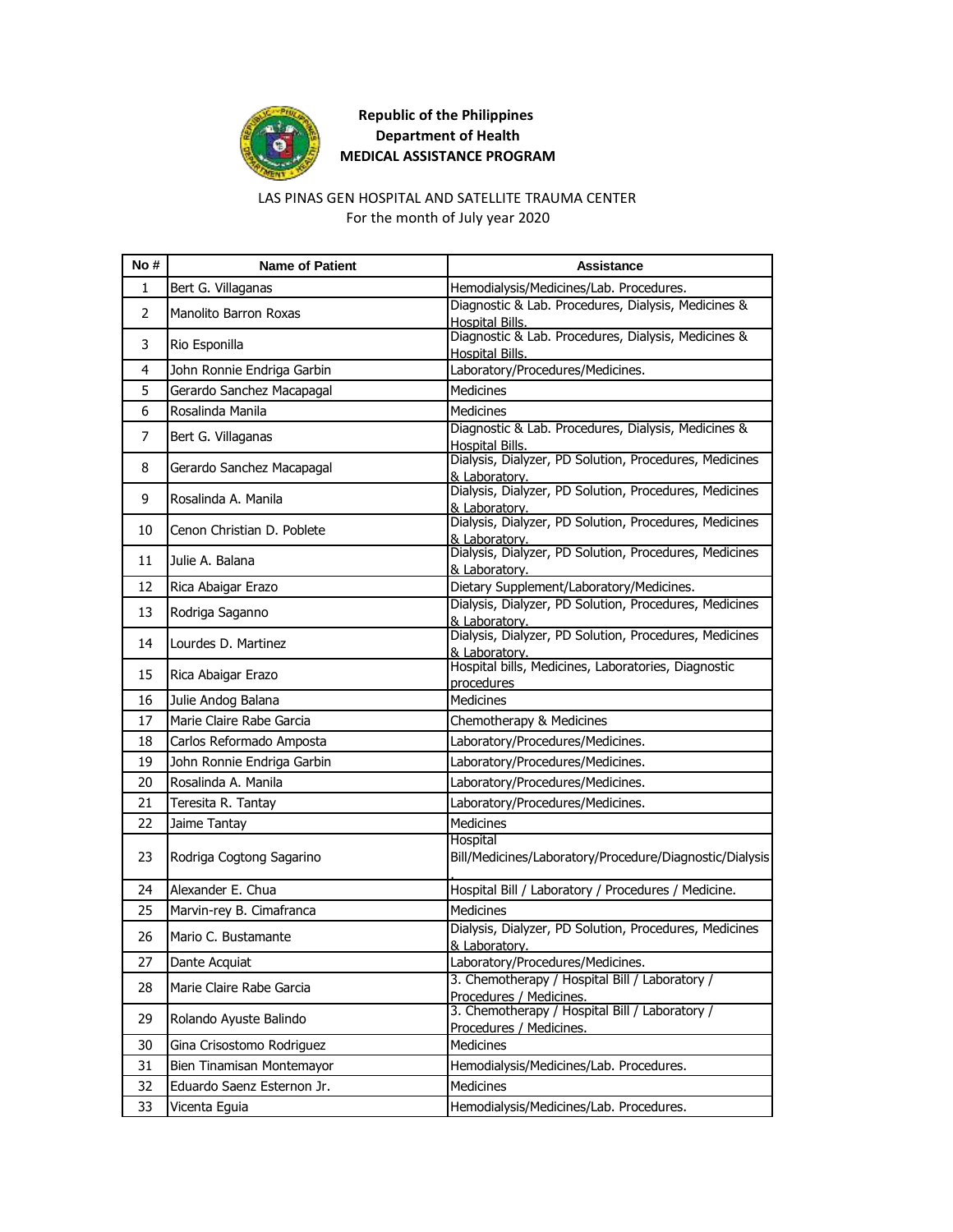| 34 | John Ronnie Endriga Garbin  | Laboratory/Medicines/Injectables/Dialyzer/Dialysis                          |
|----|-----------------------------|-----------------------------------------------------------------------------|
| 35 | Loreta A. Erazo             | Hospital bills / Medicines.                                                 |
| 36 | Gerardo Sanchez Macapagal   | Diagnostic & Lab. Procedures, Dialysis, Medicines &<br>Hospital Bills.      |
| 37 | Darius Dumag Damian         | Diagnostic & Lab. Procedures, Dialysis, Medicines &<br>Hospital Bills.      |
| 38 | Lourdes D. Martinez         | MEDICINES/INJECTION/DIALYZER/LABORATORY/PRO<br>CEDURES/DIALYSIS.            |
| 39 | Diosdado Milar              | Diagnostic & Lab. Procedures, Dialysis, Medicines &<br>Hospital Bills.      |
| 40 | Darius Dumag Damian         | Dialysis, Dialyzer, PD Solution, Procedures, Medicines<br>& Laboratory.     |
| 41 | Carlos Reformado Amposta    | Dialysis, Dialyzer, PD Solution, Procedures, Medicines<br>& Laboratory.     |
| 42 | Eliza A. Arevalo            | Dialysis, Dialyzer, PD Solution, Procedures, Medicines<br>& Laboratory.     |
| 43 | Ferjenand Oril Rama         | <b>Medicines</b>                                                            |
| 44 | Ma. Sienna Dela Cruz Ismael | Laboratory/Procedures/Medicines.                                            |
|    |                             | Dietary Supplement                                                          |
| 45 | Aileen Frayre               | Diagnostic & Lab. Procedures, Dialysis, Medicines &<br>Hospital Bills.      |
| 46 | Manolito Barron Roxas       | Medicines / Dialysis.                                                       |
| 47 | Mary Jane T. Bascal         | <b>Medicines</b>                                                            |
| 48 | , angelica C. Alcantara     | diagnostic/laboratory/procedures/hospital<br>bills/medicines/dialysis.      |
| 49 | Bert Gordo Villaganas       | diagnostic/laboratory/procedures/hospital<br>bills/medicines/dialysis.      |
| 50 | Cenon Christian D. Poblete  | <b>Medicines</b>                                                            |
| 51 | Aileen Frayre               | Medicines                                                                   |
| 52 | Rosalinda A. Manila         | <b>Medicines</b>                                                            |
| 53 | Teresita R. Tantay          | <b>Medicines</b>                                                            |
| 54 | Florito Morales Molbog      | <b>Medicines</b>                                                            |
| 55 | Carlos Reformado Amposta    | Dialysis, Dialyzer, PD Solution, Procedures, Medicines<br>& Laboratory.     |
| 56 | Bert Gordo Villaganas       | Laboratory/Procedures/Medicines.                                            |
| 57 | Charlien G. Liad            | Laboratory/Procedures/Medicines.                                            |
| 58 | Izza Q. San Mateo           | Laboratory/Procedures/Medicines.                                            |
| 59 | Romeo B. Gallo              | Laboratory/Procedures/Medicines.                                            |
| 60 | Carlos Reformado Amposta    | Dialysis, Dialyzer, PD Solution, Procedures, Medicines<br>& Laboratory.     |
| 61 | Dolly O. Macarang           | Chemotherapy & Medicines                                                    |
| 62 | Marie Claire Rabe Garcia    | 4. Diagnostic Procedure / Chemotheraphy / Laboratory<br>/ Medicines.        |
| 63 | Rosalinda Manila            | Dialysis, Dialyzer, PD Solution, Procedures, Medicines<br>& Laboratory.     |
| 64 | Felix Temblor Dumalag       | Hospital Bill / Laboratory / Procedures / Medicine.                         |
| 65 | Eduardo Saenz Esternon Jr.  | Laboratory/Procedures/Medicines.                                            |
| 66 | Felix Temblor Dumalag       | Laboratory/Procedures/Medicines.                                            |
| 67 | Ma. Sienna Dela Cruz Ismael | Laboratory/Procedures/Medicines.                                            |
| 68 | Marie Claire Rabe Garcia    | LABORATORY/DIAGNOSTIC PROCEDURE, MEDICINES,<br>HOSPITAL BILL, Chemotherapy. |
| 69 | Aileen Frayre               | Diagnostic & Lab. Procedures, Dialysis, Medicines &<br>Hospital Bills.      |
|    |                             |                                                                             |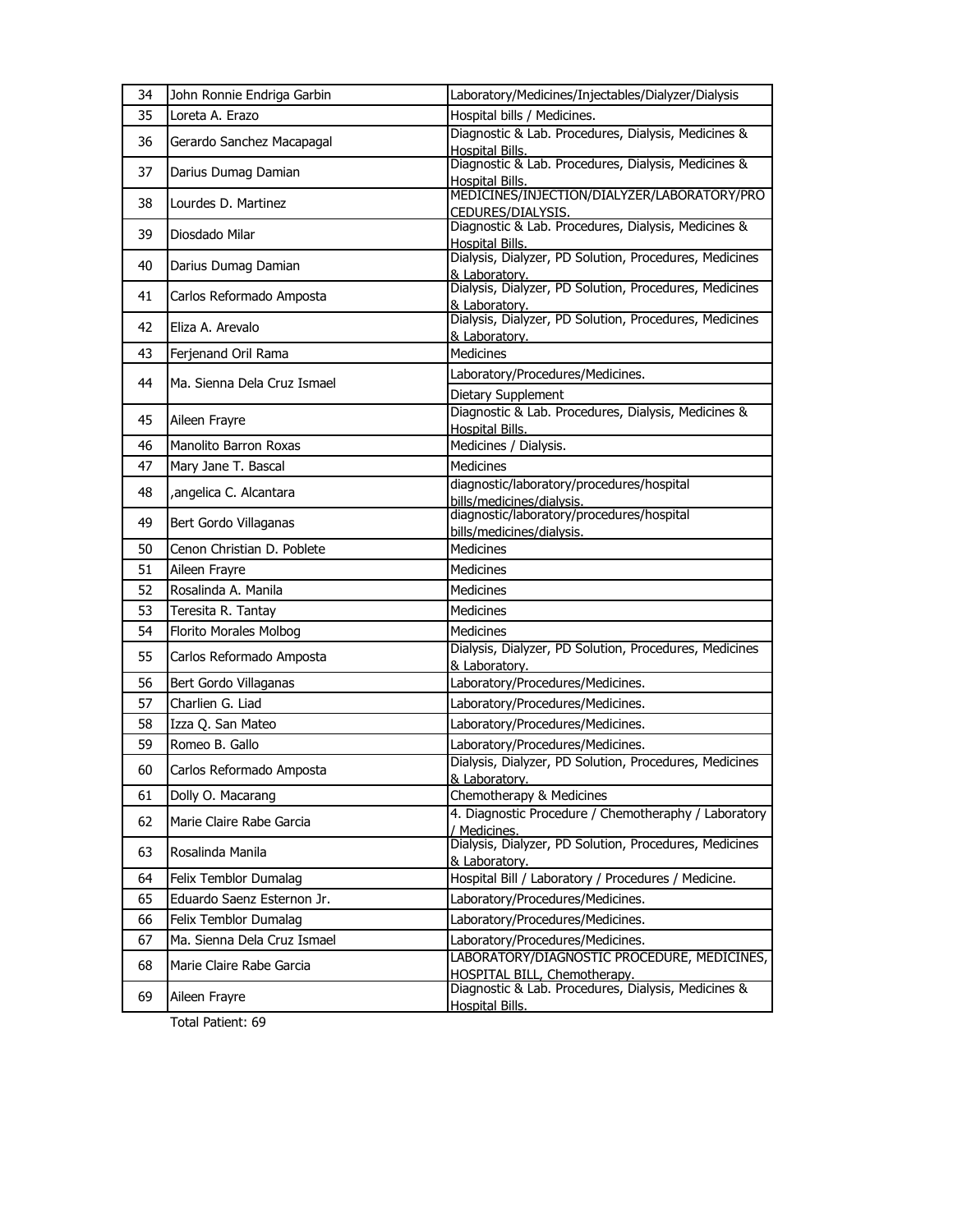

#### LAS PINAS GEN HOSPITAL AND SATELLITE TRAUMA CENTER

For the month of August year 2020

| No#            | <b>Name of Patient</b>          | <b>Assistance</b>                                                         |
|----------------|---------------------------------|---------------------------------------------------------------------------|
| 1              | Ariel D-gray Medija Encisa      | Hospital Bill / Laboratory / Procedures / Medicine.                       |
| 2              | Anastacio Dakingking Cabantugan | Hospital Bill/<br>Medicines/Laboratory/Procedure/hemodialysis.            |
| 3              | Cenon Christian D. Poblete      | Hospital Bill / Laboratory / Procedures / Medicine.                       |
| 4              | Alex Montilla Beniza            | Hospital Bill / Laboratory / Procedures / Medicine.                       |
| 5              | Bridget Irish Caragay Gonzales  | Chemotherapy & Medicines                                                  |
| 6              | Eunico S. Sarino                | Dialysis, Dialyzer, PD Solution, Procedures, Medicines<br>& Laboratory.   |
| $\overline{7}$ | Rodriga Cogtong Sagarino        | Hospital Bill / Laboratory / Procedures / Medicine.                       |
| 8              | Ferjenand Oril Rama             | <b>Medicines</b>                                                          |
| 9              | John Ronnie Endriga Garbin      | <b>Medicines</b>                                                          |
| 10             | Melinda Siple Carido            | Hospital Bill / Laboratory / Procedures / Medicine.                       |
| 11             | Ma. Sienna Dela Cruz Ismael     | 3. Chemotherapy / Hospital Bill / Laboratory /<br>Procedures / Medicines. |
| 12             | Emily M. Lunes                  | <b>Medicines</b>                                                          |
| 13             | Bridget Irish Caragay Gonzales  | Chemotheraphy.                                                            |
| 14             | John Ronnie Endriga Garbin      | Dialysis, Dialyzer, PD Solution, Procedures, Medicines<br>& Laboratory.   |
| 15             | Maryjane T. Bacsal              | INJECTION/MEDICINES                                                       |
| 16             | Eduardo Saenz Esternon Jr.      | DIALYSIS/LABORATORY/MED.<br>PROCEDURE/MEDICINES.                          |
| 17             | Bridget Irish Caragay Gonzales  | Chemotherapy/Laboratory/Medicines/Hospital<br>Bill/PROCEDURES.            |
| 18             | Aileen Frayre                   | Chemotherapy/Laboratory/Medicines/Hospital bill.                          |
| 19             | Emily M. Lunes                  | <b>Medicines</b>                                                          |
| 20             | Bridget Irish Caragay Gonzales  | Chemotherapy & Medicines                                                  |
| 21             | Eunico S. Sarino                | Dialysis, Dialyzer, PD Solution, Procedures, Medicines<br>& Laboratory.   |
| 22             | Eunico S. Sarino                | <b>Medicines</b>                                                          |
| 23             | Ariel D-gray Medija Encisa      | 2. Dialysis/Dialyzer/Medicines/Laboratory/Hospital Bill.                  |
| 24             | Wallon Moreno Aquino            | Hospital Bill / Laboratory / Procedures / Medicine.                       |
| 25             | Dante Acquiat                   | 2. Dialysis/Dialyzer/Medicines/Laboratory/Hospital Bill.                  |
| 26             | Eunico S. Sarino                | 2. Dialysis/Dialyzer/Medicines/Laboratory/Hospital Bill.                  |
| 27             | Marvin-rey B. Cimafranca        | Hospital Bill / Laboratory / Procedures / Medicine.                       |
| 28             | Ma. Sienna Dela Cruz Ismael     | Injecton / Therapy / Medicines.                                           |
| 29             | Serapin S. Marquez Jr.          | Dialysis, Dialyzer, PD Solution, Procedures, Medicines<br>& Laboratory.   |
| 30             | Kurt Russel S. Yumol            | Chemotherapy & Medicines                                                  |
| 31             | Hill Rio D. Catalan             | Dialysis, Dialyzer, PD Solution, Procedures, Medicines<br>& Laboratory.   |
|                | Ma. Sienna Dela Cruz Ismael     | Dietary Supplement                                                        |
| 32             |                                 | Diagnostic & Lab. Procedures, Dialysis, Medicines &<br>Hospital Bills.    |
| 33             | Eduardo Saenz Esternon Jr.      | Dialysis, Dialyzer, PD Solution, Procedures, Medicines<br>& Laboratory.   |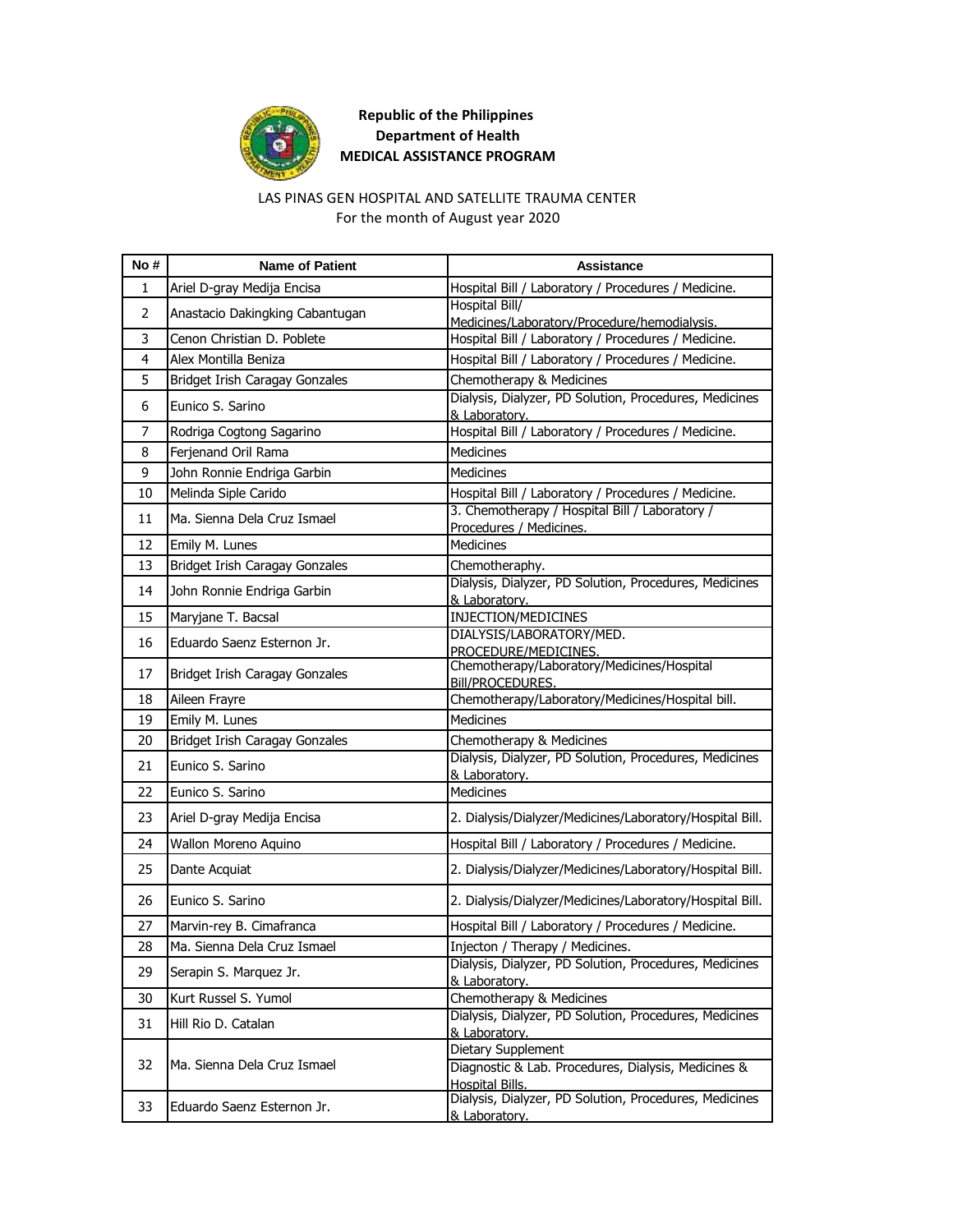| 34 | Bridget Irish Caragay Gonzales | Chemotherapy & Medicines                                                      |
|----|--------------------------------|-------------------------------------------------------------------------------|
| 35 | Dolly O. Macarang              | Chemotherapy & Medicines                                                      |
| 36 | Emily M. Lunes                 | <b>Medicines</b>                                                              |
| 37 | Ariel D-gray Medija Encisa     | <b>Medicines</b>                                                              |
| 38 | Dimple Mahinga Artana          | Hospital bills / Medicines.                                                   |
| 39 | Aileen Frayre                  | Hemodialysis/Medicines/Lab. Procedures.                                       |
| 40 | Eunico S. Sarino               | Dialysis, Dialyzer, PD Solution, Procedures, Medicines<br>& Laboratory.       |
| 41 | Arnold O. Galupo               | Medicines                                                                     |
| 42 | Dimple Mahinga Artana          | Hospital bills / Medicines.                                                   |
| 43 | Dante Acquiat                  | Dialysis, Dialyzer, PD Solution, Procedures, Medicines<br>& Laboratory.       |
| 44 | Eliza A. Arevalo               | Dialysis, Dialyzer, PD Solution, Procedures, Medicines<br>& Laboratory.       |
| 45 | Izza Q. San Mateo              | Dialysis, Dialyzer, PD Solution, Procedures, Medicines<br>& Laboratory.       |
| 46 | Maria Claire R. Garcia         | Chemotherapy & Medicines                                                      |
| 47 | Serapin Jr. Serrano Marquez    | Hemodialysis/Medicines/Lab. Procedures.                                       |
| 48 | Anna Christie Rojas Halili     | Hospital Bill / Laboratory / Procedures / Medicine.                           |
| 49 | Rodriga Cogtong Sagarino       | Hospital Bill / Laboratory / Procedures / Medicine.                           |
| 50 | Eunico S. Sarino               | Hemodialysis/Medicines/Lab. Procedures.                                       |
| 51 | Rolando. Salazar Chavez.       | Laboratory/Procedures/Medicines.                                              |
| 52 | Charlien G. Liad               | Dialysis, Dialyzer, PD Solution, Procedures, Medicines<br>& Laboratory.       |
| 53 | Carlos Reformado Amposta       | Diagnostic & Lab. Procedures, Dialysis, Medicines &<br><b>Hospital Bills.</b> |
| 54 | Lizly G. Lazaro                | 2. Dialysis/Dialyzer/Medicines/Laboratory/Hospital Bill.                      |
| 55 | Noroehly Shiela Macutay Cruz   | 2. Dialysis/Dialyzer/Medicines/Laboratory/Hospital Bill.                      |
| 56 | Kurt Russel S. Yumol           | Chemotherapy & Medicines                                                      |
| 57 | Hill Rio D. Catalan            | Hospital Bill / Laboratory / Procedures / Medicine.                           |
| 58 | Rolando, Salazar Chavez.       | Dialysis, Dialyzer, PD Solution, Procedures, Medicines<br>& Laboratory.       |
| 59 | Charlien G. Liad               | Dialysis, Dialyzer, PD Solution, Procedures, Medicines<br>& Laboratory.       |
| 60 | Jaime Tantay                   | Dialysis, Dialyzer, PD Solution, Procedures, Medicines<br>& Laboratory.       |
| 61 | Mary Jane T. Bascal            | Dialysis, Dialyzer, PD Solution, Procedures, Medicines<br>& Laboratory.       |
| 62 | Gina Crisostomo Rodriguez      | 2. Dialysis/Dialyzer/Medicines/Laboratory/Hospital Bill.                      |
| 63 | Lizly G. Lazaro                | Dialysis, Dialyzer, PD Solution, Procedures, Medicines<br>& Laboratory.       |
| 64 | John Ronnie Endriga Garbin     | Dialysis, Dialyzer, PD Solution, Procedures, Medicines<br>& Laboratory.       |
| 65 | Jovencio Guro Formon           | Medicines                                                                     |
| 66 | Ariel D-gray Medija Encisa     | Hospital Bill / Chemotherapy / Medicine.                                      |
| 67 | Mary Grace Lanante             | Laboratory/Procedures/Medicines.                                              |
| 68 | Ariel D-gray Medija Encisa     | Hospital Bill / Laboratory / Procedures / Medicine.                           |
| 69 | Mario C. Bustamante            | Dialysis, Dialyzer, PD Solution, Procedures, Medicines<br>& Laboratory.       |
| 70 | Cenon Christian D. Poblete     | <b>Medicines</b>                                                              |
| 71 | Ariel D-gray Medija Encisa     | Chemotherapy & Medicines                                                      |
| 72 | Kurt Russel S. Yumol           | Chemotherapy & Medicines                                                      |
| 73 | Napoleon Ympe                  | Hospital Bill / Laboratory / Procedures / Medicine.                           |
|    | Total Patient: 73              |                                                                               |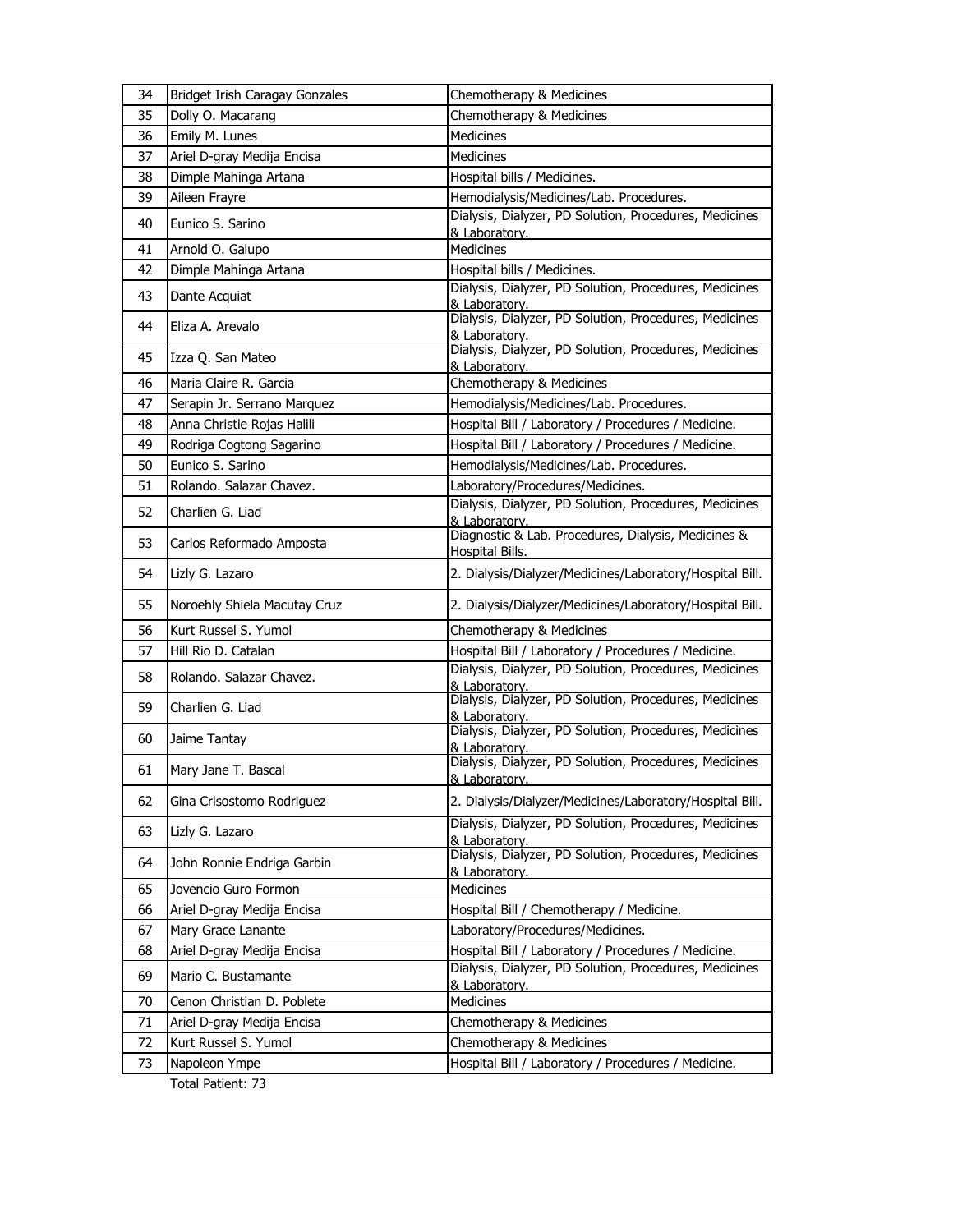

#### LAS PINAS GEN HOSPITAL AND SATELLITE TRAUMA CENTER

For the month of September year 2020

| No#            | <b>Name of Patient</b>          | Assistance                                                                |
|----------------|---------------------------------|---------------------------------------------------------------------------|
| 1              | Noroehly Shiela Macutay Cruz    | Hospital Bill / Laboratory / Procedures / Medicine.                       |
| $\overline{2}$ | Rafael Paolo C. Goupio          | CHEMODRUGS/MEDICINES/HOSPITAL BILLS.                                      |
| 3              | Kurt Russel S. Yumol            | 3. Chemotherapy / Hospital Bill / Laboratory /<br>Procedures / Medicines. |
| 4              | Kurt Russel S. Yumol            | Chemotheraphy.                                                            |
| 5              | Noroehly Shiela Macutay Cruz    | Medicines / Dialysis.                                                     |
| 6              | Ruby Asuncion Canaveral         | Hospital Bills / Medicines / Laboratory / Dialysis                        |
| 7              | Rafael Paolo C. Goupio          | Dialysis/Medicine.                                                        |
| 8              | Anna Christie Rojas Halili      | Dialysis/Medicine.                                                        |
| 9              | Dexter Lawrence G. Saldana      | Medicines                                                                 |
| 10             | Bernardo D. De Leon             | Medicines                                                                 |
| 11             | Ma. Sienna Dela Cruz Ismael     | Hemodialysis/Medicines/Lab. Procedures.                                   |
| 12             | Ferjenand Oril Rama             | Hemodialysis/Medicines/Lab. Procedures.                                   |
| 13             | Anastacio Dakingking Cabantugan | Hospital Bill / Laboratory / Procedures / Medicine.                       |
| 14             | Manipel Ong Siong               | Dialysis, Dialyzer, PD Solution, Procedures, Medicines<br>& Laboratory.   |
| 15             | Gerry Ramos Ofril               | Dialysis, Dialyzer, PD Solution, Procedures, Medicines<br>& Laboratory.   |
| 16             | Noroehly Shiela Macutay Cruz    | <b>Medicines</b>                                                          |
|                |                                 | Dietary Supplement                                                        |
| 17             | Ruby A. Canaveral               | Hemodialysis/Medicines/Lab. Procedures.                                   |
| 18             | Lizly G. Lazaro                 | Hospital Bill / Laboratory / Procedures / Medicine.                       |
| 19             | Anna Christie Rojas Halili      | Laboratory/Procedures/Medicines.                                          |
| 20             | Maria Luisa Ebetuer Ireneo      | Laboratory/Procedures/Medicines.                                          |
| 21             | Avan Khris Ortega Lucena        | Chemotherapy.                                                             |
| 22             | Ma. Sienna Dela Cruz Ismael     | Hospital Bill / Laboratory / Procedures / Medicine.                       |
| 23             | Gina Crisostomo Rodriguez       | Hospital Bill / Laboratory / Procedures / Medicine.                       |
| 24             | Eunice Lauren T. Aliwalas       | CHEMODRUGS/MEDICINES/HOSPITAL BILLS.                                      |
| 25             | Ferjenand O. Rama               | Hospital Bill / Laboratory / Procedures / Medicine.                       |
| 26             | Eliza A. Arevalo                | Hospital Bill / Laboratory / Procedures / Medicine.                       |
| 27             | Noroehly Shiela Macutay Cruz    | Dialysis, Dialyzer, PD Solution, Procedures, Medicines<br>& Laboratory.   |
| 28             | Vilma Boncile Saquitan          | Medicines                                                                 |
| 29             | Romeo B. Gallo                  | Dialysis, Dialyzer, PD Solution, Procedures, Medicines<br>& Laboratory.   |
| 30             | Ariel D-gray Medija Encisa      | Chemotherapy & Medicines                                                  |
| 31             | Kurt Russel S. Yumol            | Chemotherapy & Medicines                                                  |
| 32             | Ruby Asuncion Canaveral         | <b>Medicines</b>                                                          |
|                |                                 | Laboratory Procedures.                                                    |
| 33             | Jestopher Bengco                | Hospital Bill / Laboratory / Procedures / Medicine.                       |
|                |                                 | Dietary Supplement                                                        |
| 34             | Marlon Bryan O. Asirot          | Dialysis, Dialyzer, PD Solution, Procedures, Medicines<br>& Laboratory.   |
| 35             | Rocsan Espinosa Vidad           | Dialysis, Dialyzer, PD Solution, Procedures, Medicines<br>& Laboratory.   |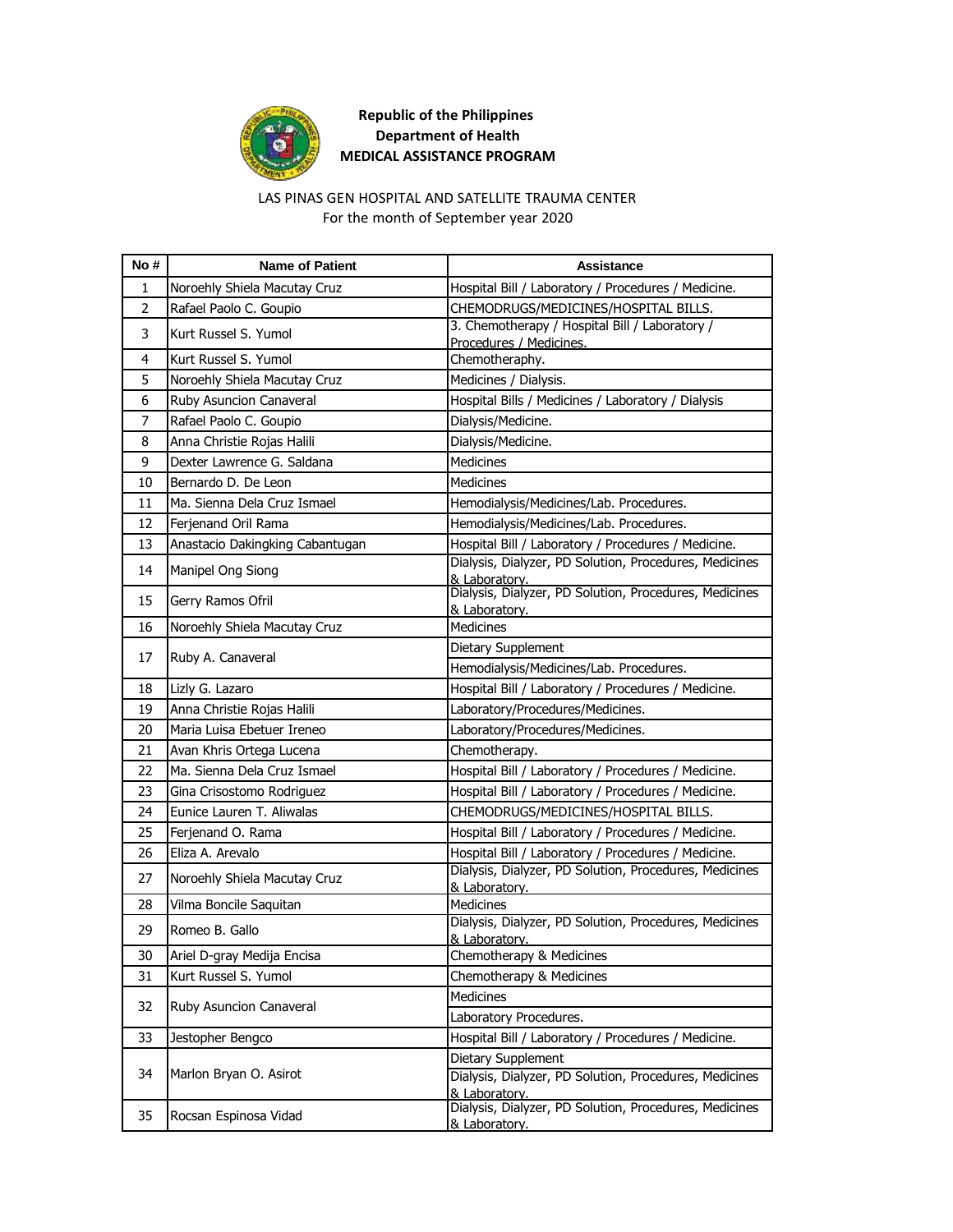| 36 | Ferjenand Oril Rama            | Dialysis, Dialyzer, PD Solution, Procedures, Medicines<br>& Laboratory.   |
|----|--------------------------------|---------------------------------------------------------------------------|
| 37 | Lizly G. Lazaro                | Dialysis, Dialyzer, PD Solution, Procedures, Medicines<br>& Laboratory.   |
| 38 | Pablito Rivera Dela Cruz.      | Dialysis, Dialyzer, PD Solution, Procedures, Medicines<br>& Laboratory.   |
| 39 | Rafael Paolo C. Goupio         | Chemotherapy & Medicines                                                  |
| 40 | Vilma Boncile Saquitan         | Dialysis, Dialyzer, PD Solution, Procedures, Medicines<br>& Laboratory.   |
| 41 | Rio Esponilla                  | <b>Medicines</b>                                                          |
| 42 | Ma. Sienna Dela Cruz Ismael    | 2. Dialysis/Dialyzer/Medicines/Laboratory/Hospital Bill.                  |
| 43 | Bridget Irish Caragay Gonzales | 2. Dialysis/Dialyzer/Medicines/Laboratory/Hospital Bill.                  |
| 44 | Eunice Lauren T. Aliwalas      | 3. Chemotherapy / Hospital Bill / Laboratory /<br>Procedures / Medicines. |
| 45 | Maria Luisa Ebetuer Ireneo     | 2. Dialysis/Dialyzer/Medicines/Laboratory/Hospital Bill.                  |
| 46 | Charlien G. Liad               | 2. Dialysis/Dialyzer/Medicines/Laboratory/Hospital Bill.                  |
| 47 | Serapin Jr. Serrano Marquez    | Dialysis, Dialyzer, PD Solution, Procedures, Medicines<br>& Laboratory.   |
| 48 | Charlien G. Liad               | 2. Dialysis/Dialyzer/Medicines/Laboratory/Hospital Bill.                  |
| 49 | Anna Christie Rojas Halili     | Medicines                                                                 |
| 50 | Rocsan Espinosa Vidad          | Dialysis, Dialyzer, PD Solution, Procedures, Medicines<br>& Laboratory.   |
| 51 | Aileen Frayre                  | Dialysis, Dialyzer, PD Solution, Procedures, Medicines<br>& Laboratory.   |
| 52 | Dianne Racielyn Acbang Cunanan | <b>Medicines</b>                                                          |
| 53 | Ma. Sienna Dela Cruz Ismael    | Dialysis, Dialyzer, PD Solution, Procedures, Medicines<br>& Laboratory.   |
| 54 | Bridget Irish Caragay Gonzales | 2. Dialysis/Dialyzer/Medicines/Laboratory/Hospital Bill.                  |
| 55 | Eunice Lauren T. Aliwalas      | 3. Chemotherapy / Hospital Bill / Laboratory /<br>Procedures / Medicines. |
| 56 | Maria Luisa Ebetuer Ireneo     | 2. Dialysis/Dialyzer/Medicines/Laboratory/Hospital Bill.                  |
| 57 | Vilma Boncile Saquitan         | Dialysis, Dialyzer, PD Solution, Procedures, Medicines<br>& Laboratory.   |
| 58 | Rio Esponilla                  | <b>Medicines</b>                                                          |
| 59 | Lizly G. Lazaro                | Hemodialysis/Medicines/Lab. Procedures.                                   |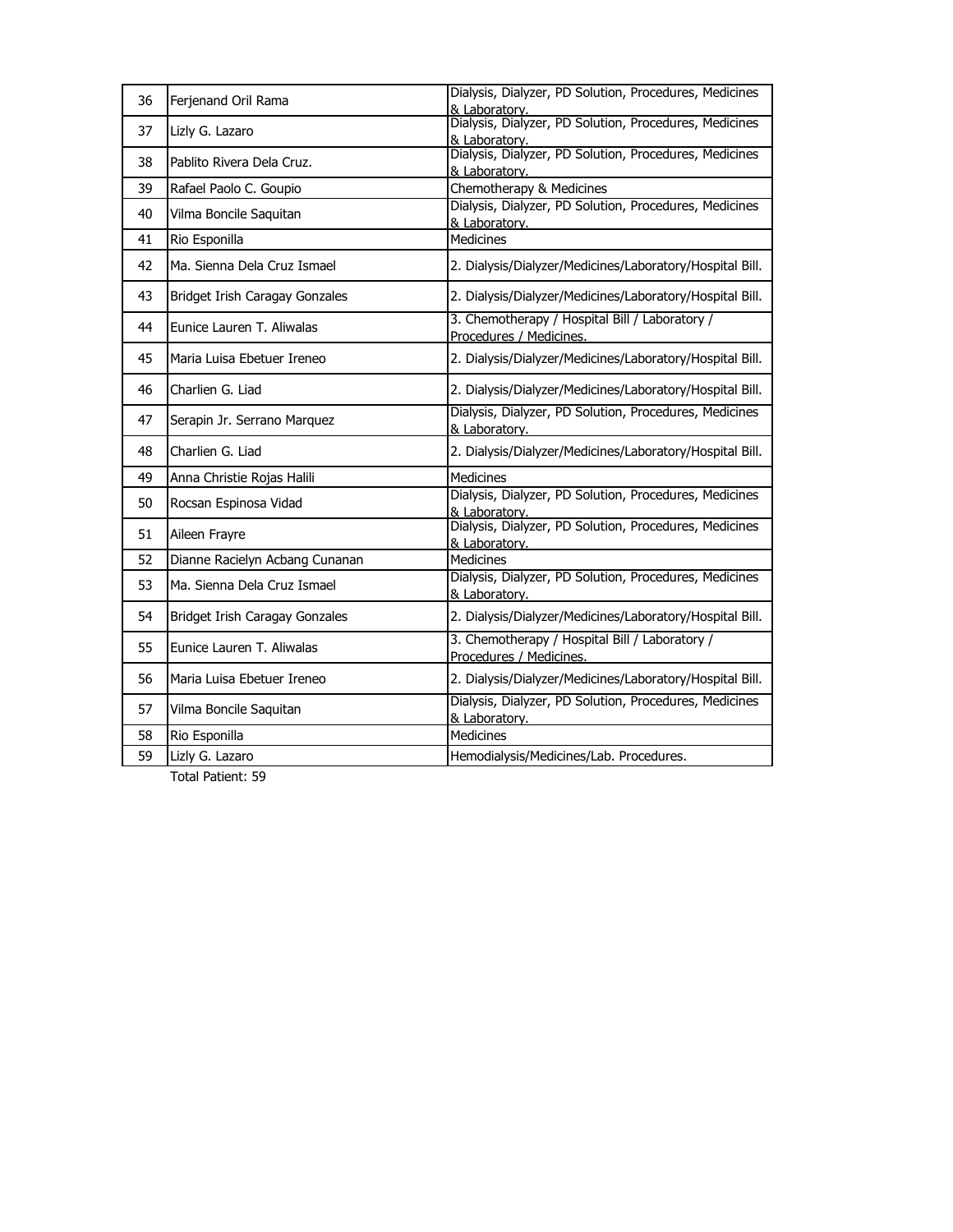

#### LAS PINAS GEN HOSPITAL AND SATELLITE TRAUMA CENTER

For the month of October year 2020

| No #         | <b>Name of Patient</b>          | Assistance                                                                    |
|--------------|---------------------------------|-------------------------------------------------------------------------------|
| $\mathbf{1}$ | Noroehly Sheila Macutay Cruz    | Dialysis, Dialyzer, PD Solution, Procedures, Medicines<br>& Laboratory.       |
| 2            | Anna Christie Rojas Halili      | Dialysis, Dialyzer, PD Solution, Procedures, Medicines<br>& Laboratory.       |
| 3            | Publio Corbita Robilla          | CT Scan/Laboratory/Medicines.                                                 |
| 4            | Carlos Reformado Amposta        | Dialysis, Dialyzer, PD Solution, Procedures, Medicines<br>& Laboratory.       |
| 5            | Ray Martin G. San Gabriel       | Medicines                                                                     |
| 6            | Rosalinda A. Manila             | Dialysis, Dialyzer, PD Solution, Procedures, Medicines<br>& Laboratory.       |
| 7            | Eunice Lauren T. Aliwalas       | <b>Medicines</b>                                                              |
| 8            | Cristeto Ibanez Tagadtad Jr.    | 3. Chemotherapy / Hospital Bill / Laboratory /<br>Procedures / Medicines.     |
| 9            | Dianne Racielyn Acbang Cunanan  | <b>Medicines</b>                                                              |
| 10           | Maria Luisa Ebetuer Ireneo      | Dialysis, Dialyzer, PD Solution, Procedures, Medicines<br>& Laboratory.       |
| 11           | Mario C. Bustamante             | Dialysis, Dialyzer, PD Solution, Procedures, Medicines<br>& Laboratory.       |
| 12           | Lizly G. Lazaro                 | Diagnostic & Lab. Procedures, Dialysis, Medicines &<br>Hospital Bills.        |
| 13           | Gina Crisostomo Rodriguez       | Hospital Bill / Laboratory / Procedures / Medicine.                           |
| 14           | Anna Christie R. Hlili          | Laboratory/Procedures/Medicines.                                              |
| 15           | Ray Martin G. San Gabriel       | Laboratory/Procedures/Medicines.                                              |
| 16           | Maria Luisa Ebetuer Ireneo      | Laboratory/Procedures/Medicines.                                              |
| 17           | Gina Crisostomo Rodriguez       | Hospital Bill / Laboratory / Procedures / Medicine.                           |
| 18           | Ferjenando Rama                 | Diagnostic & Lab. Procedures, Dialysis, Medicines &<br><b>Hospital Bills.</b> |
| 19           | Sayricka Elys Rodaje Ramos      | Hospital Bill / Laboratory / Procedures / Medicine.                           |
| 20           | Rocsan Espinosa Vidad           | Dialysis, Dialyzer, PD Solution, Procedures, Medicines<br>& Laboratory.       |
| 21           | Lizly G. Lazaro                 | Hospital Bill / Laboratory / Procedures / Medicine.                           |
| 22           | Hill Rio D. Catalan             | Hemodialysis/Medicines/Lab. Procedures.                                       |
| 23           | Bernardo De Leon                | <b>Medicines</b>                                                              |
| 24           | Arnold O. Galupo                | <b>Medicines</b>                                                              |
| 25           | Gerardo Sanchez Macapagal       | Hemodialysis                                                                  |
|              |                                 | <b>Medicines</b>                                                              |
| 26           | Anastacio Dakingking Cabantugan | Hemodialysis<br><b>Medicines</b>                                              |
| 27           | Dante Acquiat                   | Laboratory/Procedures/Medicines.                                              |
| 28           |                                 | Dialysis, Dialyzer, PD Solution, Procedures, Medicines                        |
|              | Bert Gordo Villaganas           | & Laboratory.                                                                 |
| 29           | Maria Luisa Ebetuer Ireneo      | Dialysis, Dialyzer, PD Solution, Procedures, Medicines<br>& Laboratory.       |
| 30           | Mc Johnray Maro Espinar         | Medicines                                                                     |
| 31           | Noroehly Shiela Macutay Cruz    | Medicines                                                                     |
| 32           | Rocsan Espinosa Vidad           | Dialysis, Dialyzer, PD Solution, Procedures, Medicines<br>& Laboratory.       |
| 33           | Manolito Barron Roxas           | Medicines                                                                     |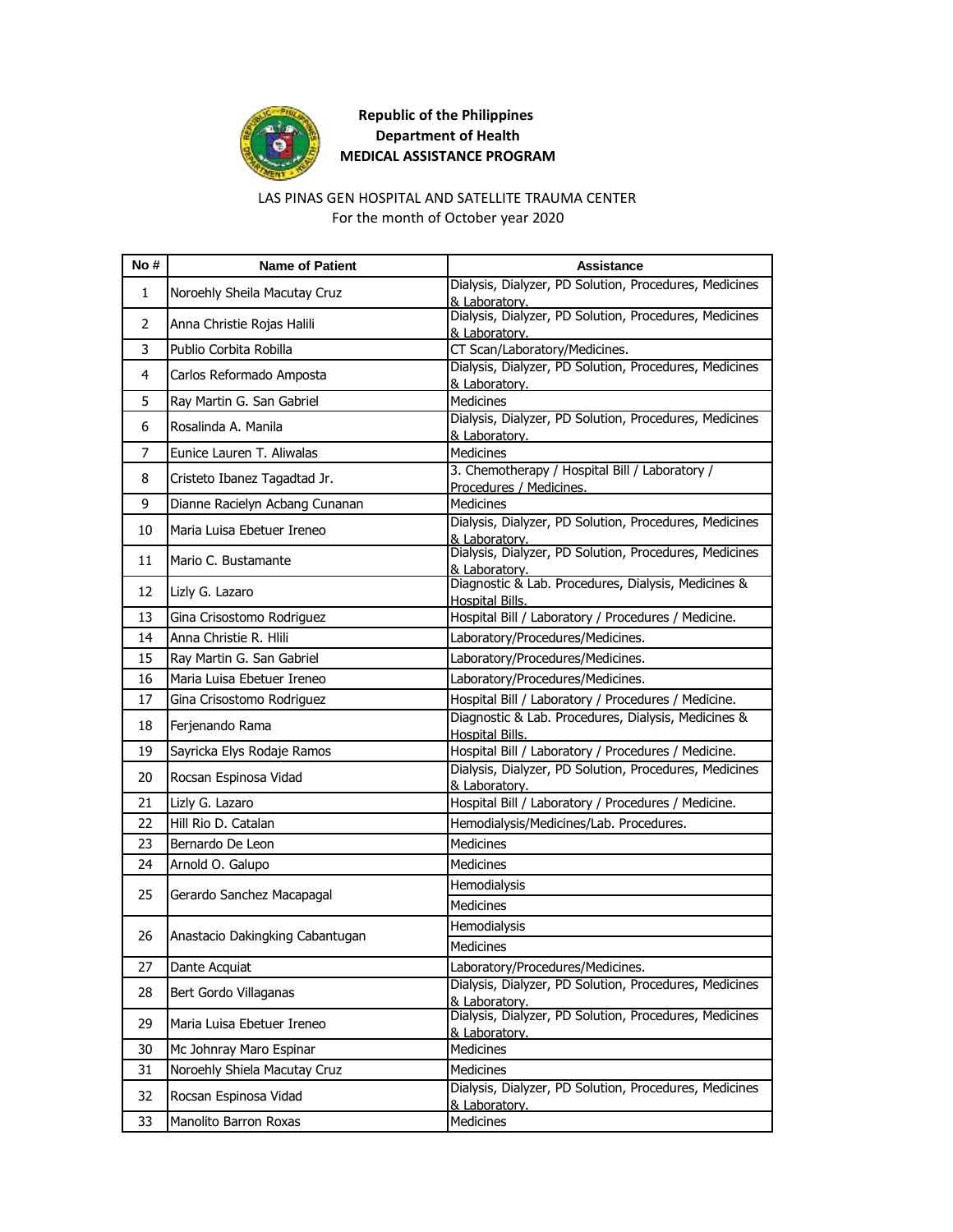| 34 | Jeremy Mandap Salimbot                      | Chemotherapy & Medicines                                                  |
|----|---------------------------------------------|---------------------------------------------------------------------------|
| 35 | Althea Joy M. Laroya                        | Chemotherapy & Medicines                                                  |
| 36 | Bert Gordo Villaganas                       | Dialysis, Dialyzer, PD Solution, Procedures, Medicines<br>& Laboratory.   |
| 37 | Gina Crisostomo Rodriguez                   | Dialysis, Dialyzer, PD Solution, Procedures, Medicines<br>& Laboratory.   |
| 38 | Hill Rio D. Catalan                         | Dialysis, Dialyzer, PD Solution, Procedures, Medicines<br>& Laboratory.   |
| 39 | Melly Mercado                               | Dialysis, Dialyzer, PD Solution, Procedures, Medicines<br>& Laboratory.   |
| 40 | Ma. Sienna Dela Cruz Ismael                 | Laboratory/Procedures/Medicines.                                          |
| 41 | Aeon Gabriele R. Balce                      | Chemotherapy & Medicines                                                  |
| 42 | Rafael Paolo C. Goupio                      | Chemotherapy & Medicines                                                  |
| 43 | Noroehly Shiela Macutay Cruz                | <b>Medicines</b>                                                          |
| 44 | Rio Esponilla                               | Hospital Bill / Laboratory / Procedures / Medicine.                       |
| 45 | Rolinda R. Barrientos                       | Hospital Bill / Laboratory / Procedures / Medicine.                       |
| 46 | Aileen Frayre                               | Hemodialysis/Medicines/Lab. Procedures.                                   |
| 47 | Manolito Barron Roxas                       | Laboratory/Procedures/Medicines.                                          |
| 48 | Izza Quinones San Mateo                     | Hospital Bill / Laboratory / Procedures / Medicine.                       |
| 49 | Rafael Paolo Cezar Goupio                   | Chemotherapy & Medicines                                                  |
| 50 | Dave Herald Nipay Pellos                    | Chemotherapy & Medicines                                                  |
| 51 | Estrella Riotita Rigor                      | ChemoDrugs/Chemotheraphy/Medicines                                        |
| 52 | Romeo B. Gallo                              | Hemodialysis/Medicines/Lab. Procedures.                                   |
| 53 | Lizly G. Lazaro                             | Laboratory/Procedures/Medicines.                                          |
| 54 | Bridget Irish Caragay Gonzales              | Chemotherapy & Medicines                                                  |
| 55 | Melly Mercado                               | Hospital Bill / Laboratory / Procedures / Medicine.                       |
| 56 | Althea Jhoy Mendoza Laroya                  | 3. Chemotherapy / Hospital Bill / Laboratory /<br>Procedures / Medicines. |
|    |                                             | Diagnostic & Lab. Procedures, Dialysis, Medicines &                       |
| 57 | Manuel T. Lometillo Sr.                     | Hospital Bills.                                                           |
| 58 | Bert G. Villaganas                          | 2. Dialysis/Dialyzer/Medicines/Laboratory/Hospital Bill.                  |
| 59 | Maryjane T. Bacsal                          | 2. Dialysis/Dialyzer/Medicines/Laboratory/Hospital Bill.                  |
| 60 | Maria Luisa Ebetuer Ireneo                  | <b>Medicines</b>                                                          |
| 61 | Neneth Tagupa Gallogo                       | Hospital Bill / Laboratory / Procedures / Medicine.                       |
| 62 | Manolito Barron Roxas                       | Dialysis, Dialyzer, PD Solution, Procedures, Medicines                    |
| 63 |                                             | & Laboratory.<br>Hospital bills.                                          |
| 64 | Jestopher Bengco<br>Eduardo S. Esternon Jr. | Hospital Bill / Laboratory / Procedures / Medicine.                       |
| 65 | Ma. Sienna D. Ismael                        | Laboratory/Procedures/Medicines.                                          |
| 66 | Dave Herald N. Pellos                       | Chemotherapy & Medicines                                                  |
| 67 | Jenette B. Dumlao                           | Hospital Bill / Laboratory / Procedures / Medicine.                       |
| 68 | Jestopher Bengco                            | Hospital bills / Medicines.                                               |
| 69 | Charlien G. Liad                            | Medicines                                                                 |
| 70 | Jaime Tantay                                | Medicines                                                                 |
| 71 | Julie Andog Balana                          | <b>Medicines</b>                                                          |
| 72 | Ruby A. Canaveral                           | Medicines                                                                 |
| 73 | Crispin Cadag Jordan                        | Medicines                                                                 |
| 74 | Noroeehly Shiela Macutay Cruz               | <b>Medicines</b>                                                          |
| 75 | Evelyn Mesa Dayondon                        | Medicines                                                                 |
| 76 | Lizly G. Lazaro                             | Dialysis, Dialyzer, PD Solution, Procedures, Medicines                    |
| 77 | Dave Herald Nipay Pellos                    | & Laboratory.<br>Chemotherapy & Medicines                                 |